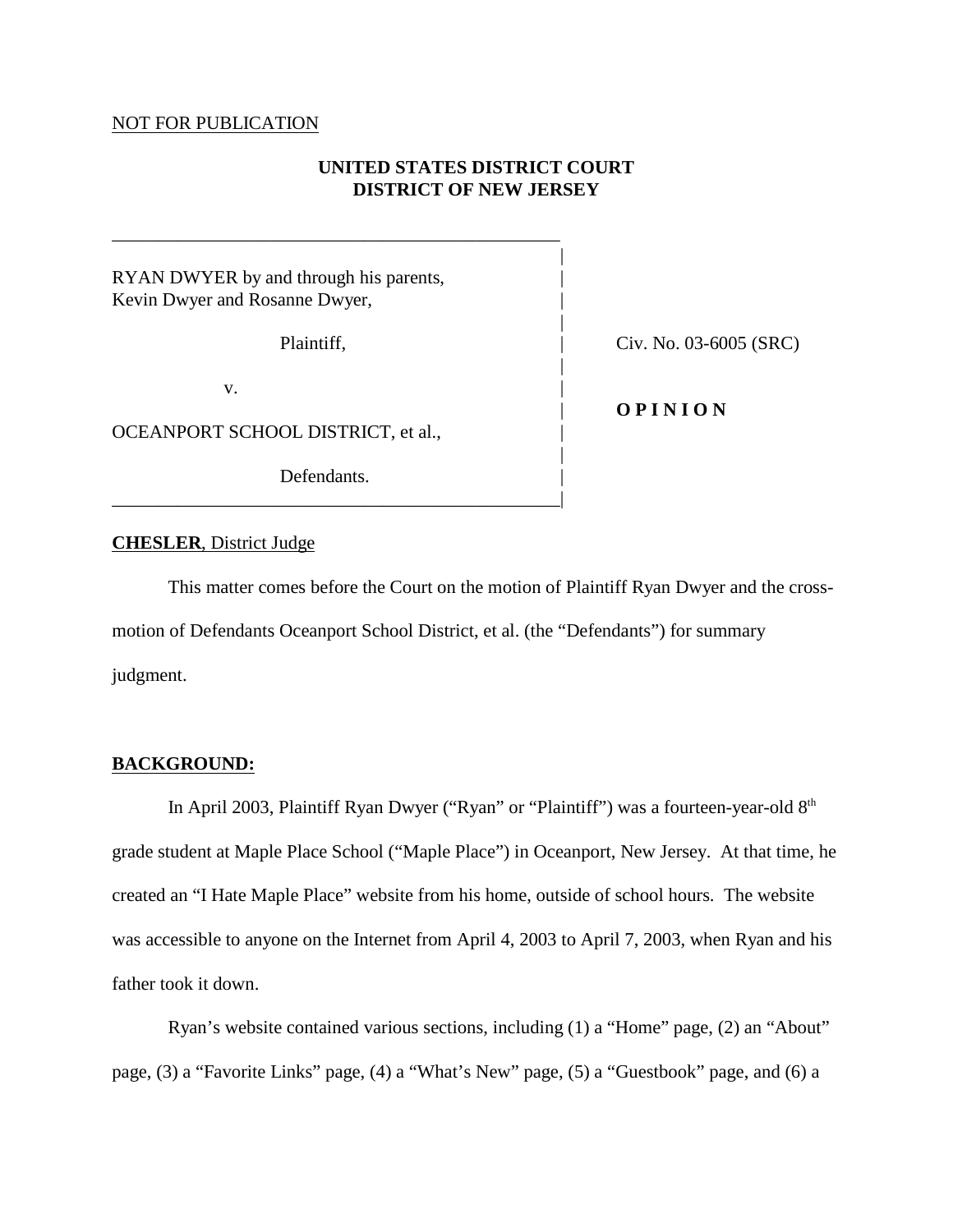"Custom" page.

The Home page bore the legend "Welcome to the Anti-Maple Place - Your Friendly

Environment." The Home page stated, among other things, "DOWN WITH MAPLE PLACE,"

and "This page is dedicated to showing students why their school isn't what its cracked up to be.

You may be shocked at what you find on this site."  $(J-1)^1$  (emphasis and typos in original). The

Home page also stated "This page protected by the U.S. Constitution," and it depicted a picture

of the school with an anarchy symbol drawn on it and a big "X" over it. (J-1).

The About page contained some of Ryan's written comments regarding the school and its

teachers. In particular, it stated that:

1) The worst teacher is Mrs. Hirshfield because she has a short temper.

2) The Principal, Dr. Amato is not your friend and is a dictator.

3) It's fun to disrupt class especially in Mrs. Hirshfields room!

4) Mrs. Fiascanaro is the coolest teacher because she is actually nice and has a brain.

5) Start protests, they aren't illegal. But, it is illegal to get students in trouble for starting them.

```
6) MAPLE PLACE IS THE WORST SCHOOL ON THE PLANET!
```
7) No one likes to go to school, especially at Maple Place, it is just downright boring.

8) Wear political t-shirts to annoy the teachers.

9) Use your First Amendment Right wisely.

10) Make stickers that say "I hate Maple Place." You can't get in trouble for wearing them!

11) THIS PAGE PROTECTED BY THE US CONSTITUTION

Don't even try to make me take my website down because it is illegal to do so! 12) I HATE MAPLE PLACE

(J-1) (emphasis and typos in original).

The About page also featured a photographic negative of Principal Amato with his head

flipped upside down, and a story entitled "Dr. Amato Flips Out 4/3/2003." (J-1, J-2).

 $<sup>1</sup>$  J-1 refers to Joint Exhibit 1, submitted on consent.</sup>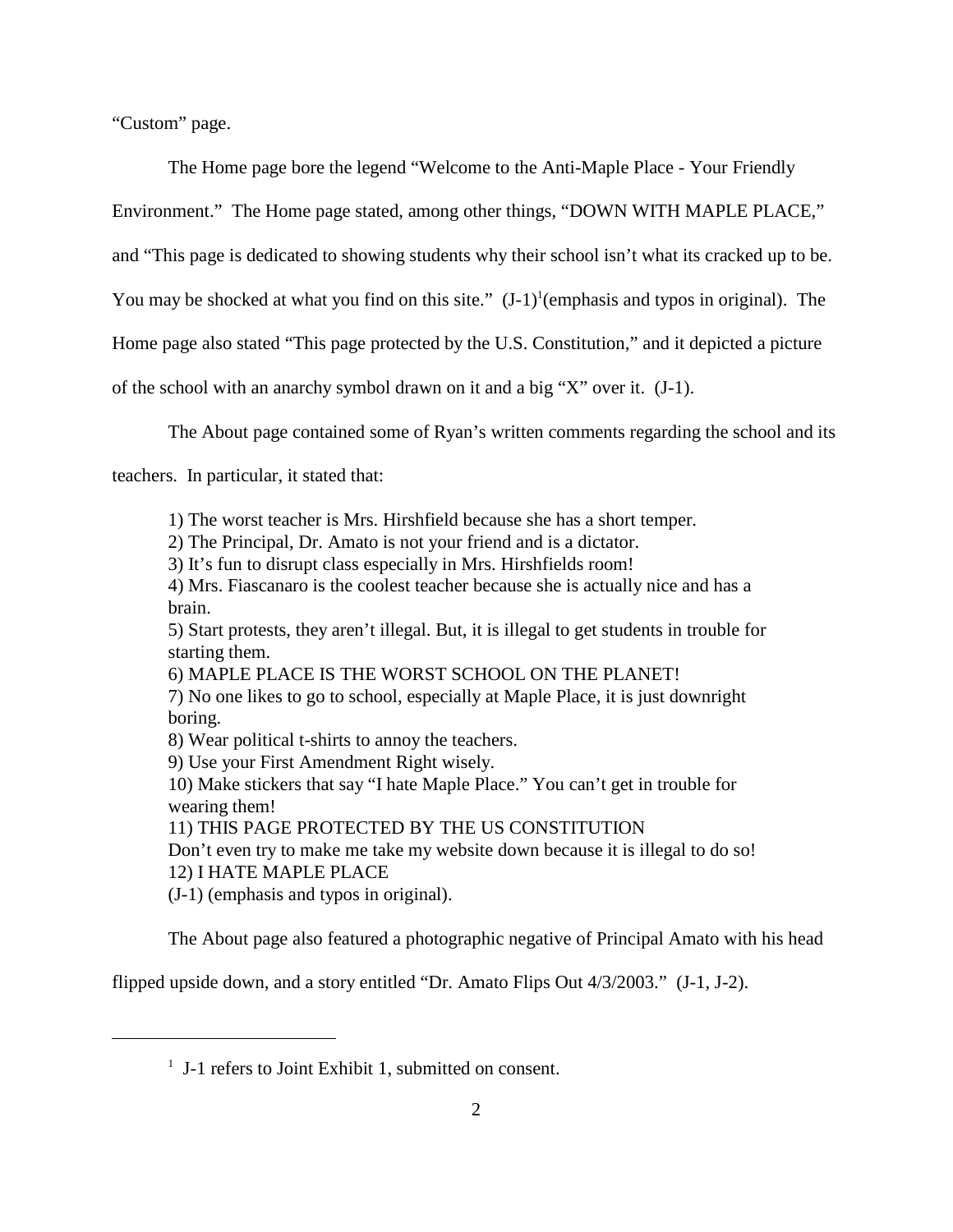The Favorite Links page contained links to Internet search engines, music groups, a site devoted to body piercing, the website's Guestbook, and sites devoted to the constitutional rights of public school students. It also had a picture of a stick figure holding a sign that said "I Hate School."  $(J-1)$ .

The What's New page contained a copy of an article posted to a "libertarian rock"

website entitled "web page leads to student's suspension." (J-1).

The Guestbook page contained an online form with which visitors to the website could

post their own messages and comments. On the Guestbook page, Ryan posted the warning,

"Please sign my guestbook but NO PROFANITY AT ALL!!!!!!! NO PROFANITY (thats curse

words and bad words) and no threats to any teacher or person EVER. If you think it may be a

bad word or it may be threatening DO NOT TYPE IT IN." (J-1)(emphasis and typos in original).

Several visitors left comments in the Guestbook from April 4 to April 7, 2003. The

comments from people other than Ryan included, among others:

1) add more sh\*t and maple place sucks!

2) yeah.. thats right. i cant wait to leave this sh\*t hole.. i say we take hirsh's wig on graduation. lol.. nice site ry

3) I f\*ckin hate maple place. DaMaGeD coming this summer watch out casue the TPC is gonna knock your socks off!!!!!!!!!!!!!! This page is sponsored by the TPC  $\&$ Oceanport Militia ahahahahahahahahahahahahhhhhhhahahahahah 4) school sucks major a\*\* . were finally getting out of this damn hell hole 5) maple place is gay gay gay... but its gayer to make a webpage about it..u guys r gunna geyt ur a\*\*es kicked next year at shore u p\*ssy's

6) mp sux, but not as bad as that dirty jew, hirsh - nice page, good idea ryan 7) let amato pull the plug go ahead let him we'll get mps last day of school they wont no what hit em

8) Amato is a fat piece of crap. He should walk his fat a\*\* into oncoming traffic. Flynn's a p\*sy. This site is very funny.

9) hey a i was only kidding about the last day of school threat i realize this is a profanity-free site and ryan said that includes threats o well w/e

10) Yeeea...MPS can suck mah ballz...MPS sux nd so does the Hirsh...we gotta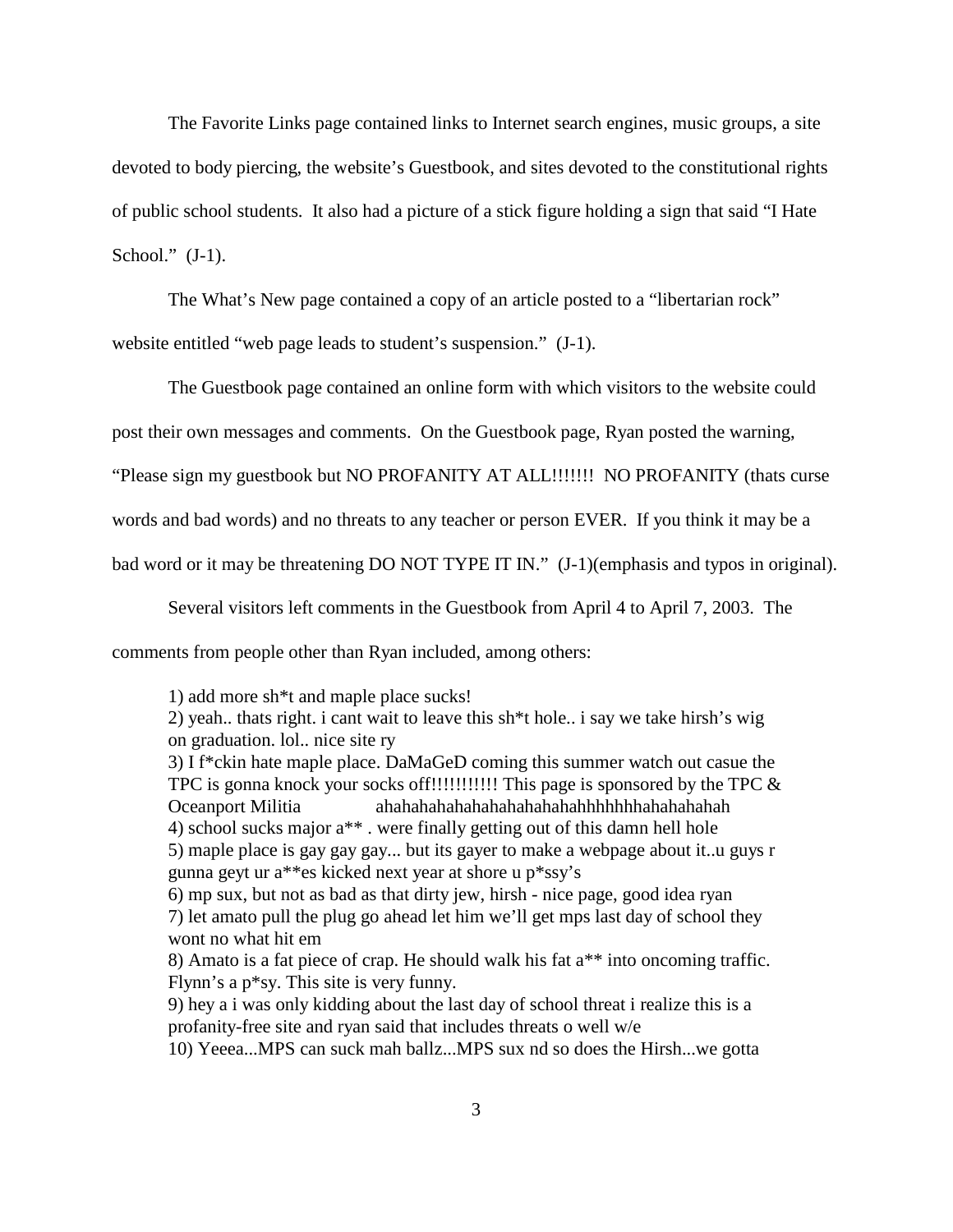pull the plug on them, ndtake down MPS (J-1)(emphasis and typos in original, asterisks added).

Ryan had no control over the messages other students would post on the website. He could not edit their messages because of limitations imposed by his Internet Service Provider. The only way Ryan could have deleted messages would have been to delete the entire Guestbook section of his website.

Defendant School Principal Dr. John Amato (the "Principal") and Defendant Superintendent James DiGiovanna (the "Superintendent") first became aware of the website on Saturday, April 5, 2003. The Principal first saw the website for himself at home on Sunday, April 6, 2003. On Monday morning, April 7, 2003, the Principal called the Superintendent and described the website to him over the phone. The Superintendent directed the Principal to call the police.

At Maple Place, two police officers responded to the Principal's call, reviewed the website, and printed a paper copy. The Principal and the Superintendent confronted Ryan with a paper copy of the website. Ryan acknowledged that the website was his, and said he knew about the comments in the Guestbook. Ryan admitted to being 80% responsible for creating the website.

The Principal and Superintendent met privately with Ryan and his father, and told them it was possibly a criminal matter. With input from the Board of Education counsel, the Principal and Superintendent decided to discipline Ryan. Later that day, the Principal called Ryan's mother and described how Ryan would be disciplined. She then contacted the Superintendent to say she did not agree with the discipline.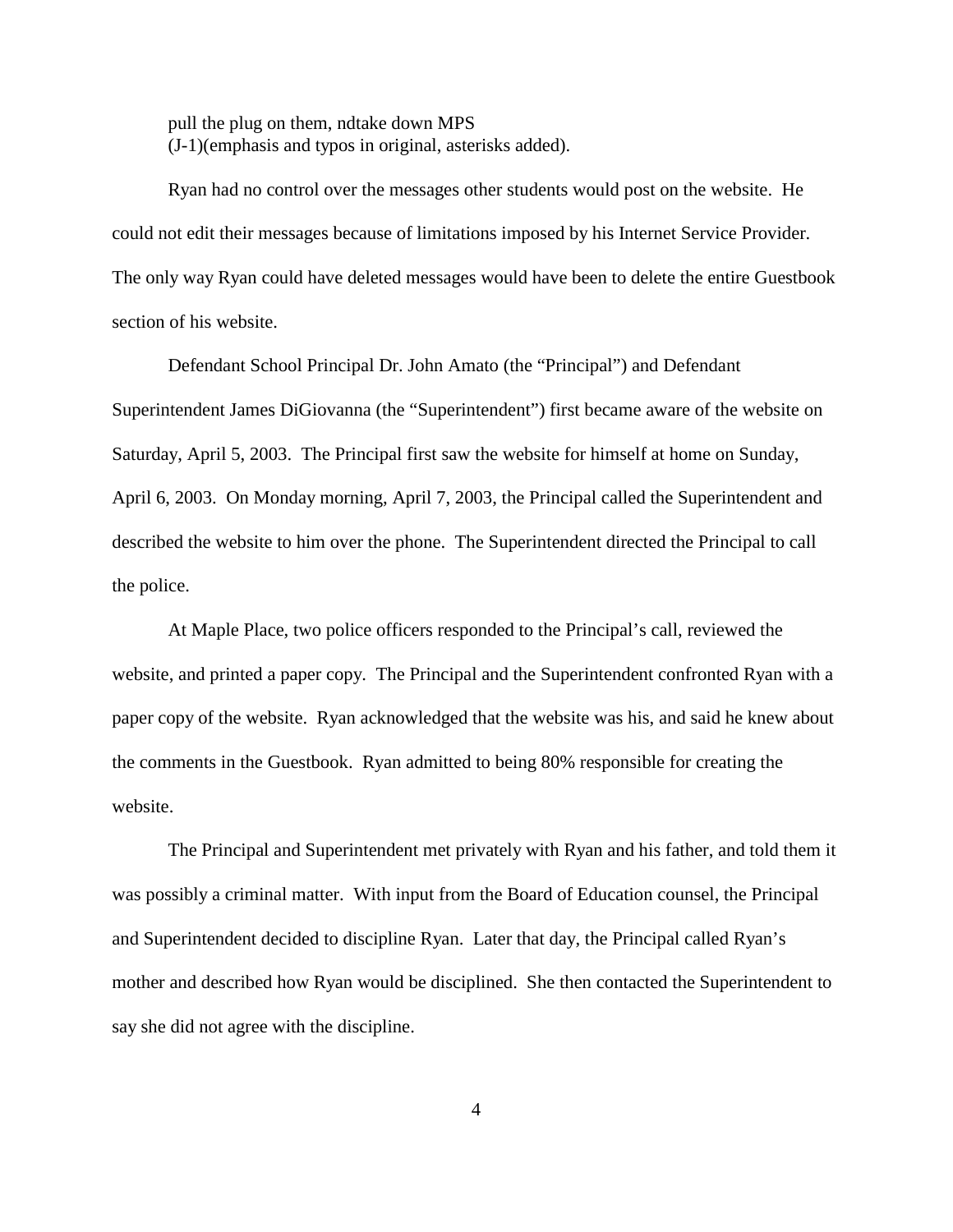The Principal did not file a complaint with the police, nor did he ask the police to charge Ryan with a crime. He did not want the police to refer the website to the prosecutor.

Ryan's discipline consisted of: (a) an out-of-school suspension for five days, (b) suspension from the school baseball team for one month, and (c) exclusion from the eighth grade class trip to Philadelphia.

 The Dwyers submitted a letter to the Board of Education on April 9, 2003, requesting a meeting to appeal the disciplinary measures against Ryan and a stay of the enforcement of those measures pending that meeting. The following day, the Superintendent responded to the Dwyers with a letter denying the request for a stay and stating that a meeting with the Board would be arranged. The Board itself sent a letter to Ryan's father stating that it would consider the Dwyers' request for a review of the actions taken against Ryan at a meeting on April 14, 2003.

At the April 14 meeting, the Dwyers were told that the Board would discuss the entire matter, including the request for a stay, with counsel before rendering a decision. By letter dated April 16, 2003, the Board notified the Dwyers that it affirmed the disciplinary measures taken against Ryan and that the Board's attorney would contact them regarding questions they raised.

On May 1, 2003, the Board informed Ryan by letter that they decided to take no action regarding the disciplinary measures taken against Ryan.

#### **DISCUSSION:**

### **I. First Amendment Analysis:**

To maintain a cause of action under 42 U.S.C. § 1983, Plaintiff must: (a) allege a violation of a Constitutional right and (b) show that the alleged deprivation was committed by a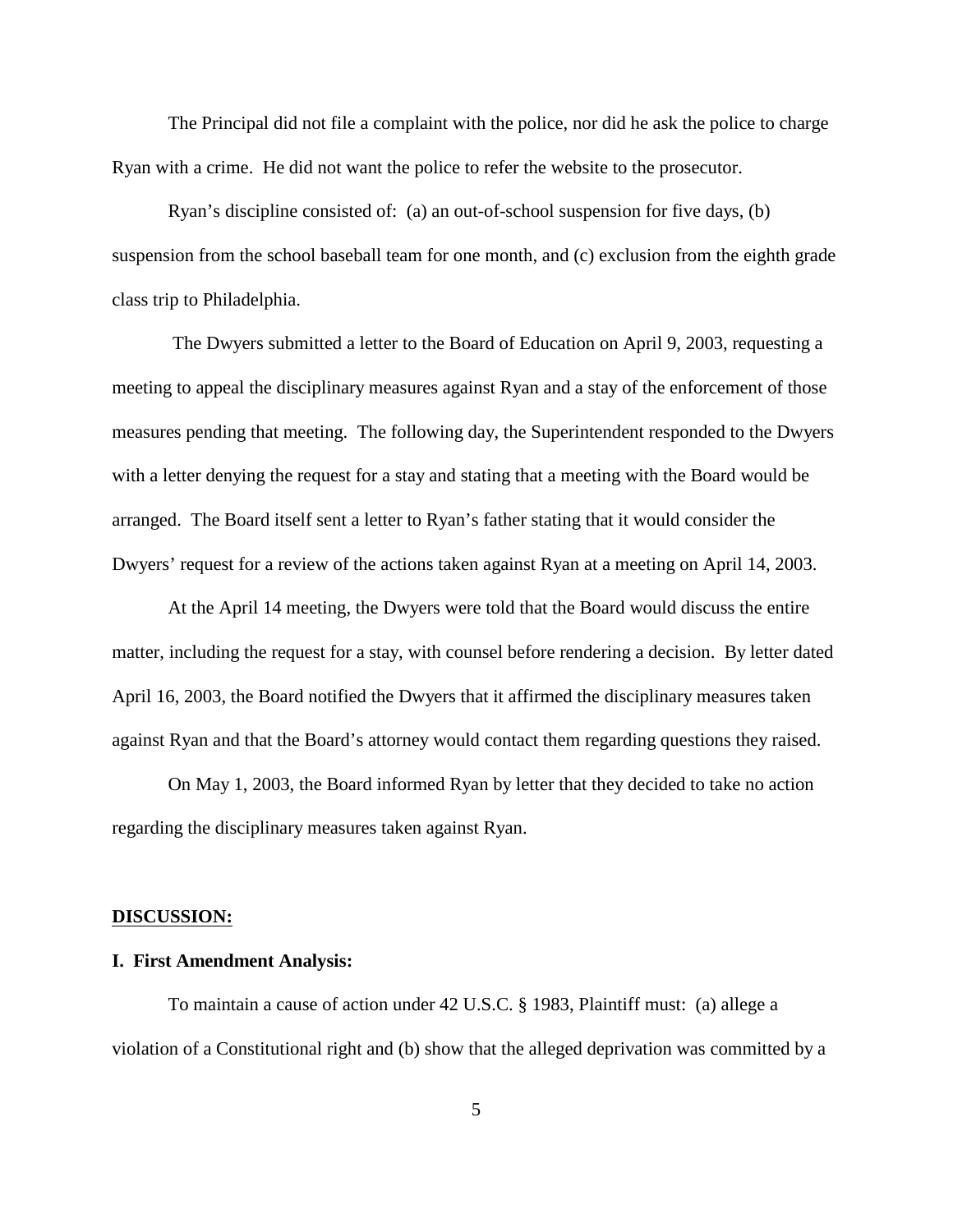person "acting under the color of state law." West v. Atkins, 487 U.S. 42, 48 (1988); Suarez v. Camden County Bd. of Chosen Freeholders, 972 F.Supp. 269, 274 (D.N.J. 1997).

Plaintiff argues that by disciplining him for creating a publicly accessible website, Defendants, while acting under the color of state law, violated his First Amendment right to free speech. The Court, therefore, must first determine whether Ryan's conduct is protected by the First Amendment.

### A. Plaintiff's Responsibility for Other Individuals' Comments

The Court must first distinguish between what Ryan himself wrote/created on his website and the postings that were made by other individuals in his Guestbook.

The Communications Decency Act, 47 U.S.C. § 230 states in subsection (c)(1) that "No provider or user of an interactive computer service shall be treated as the publisher or speaker of any information provided by another information content provider." Subsection  $(f)(2)$  defines "interactive computer service" as "any information service, system, or access software provider that provides or enables computer access by multiple users to a computer server, including specifically a service or system that provides access to the Internet...." Id. Subsection (f)(3) defines "information content provider" as "any person or entity that is responsible, in whole or in part, for the creation or development of information provided through the Internet or any other interactive computer service." Id.

In the context of the instant case, everyone who posted messages in Ryan's Guestbook was an "information content provider" within this definition, as they were responsible, at least in part, for the "creation or development of information" on Ryan's website, which was clearly on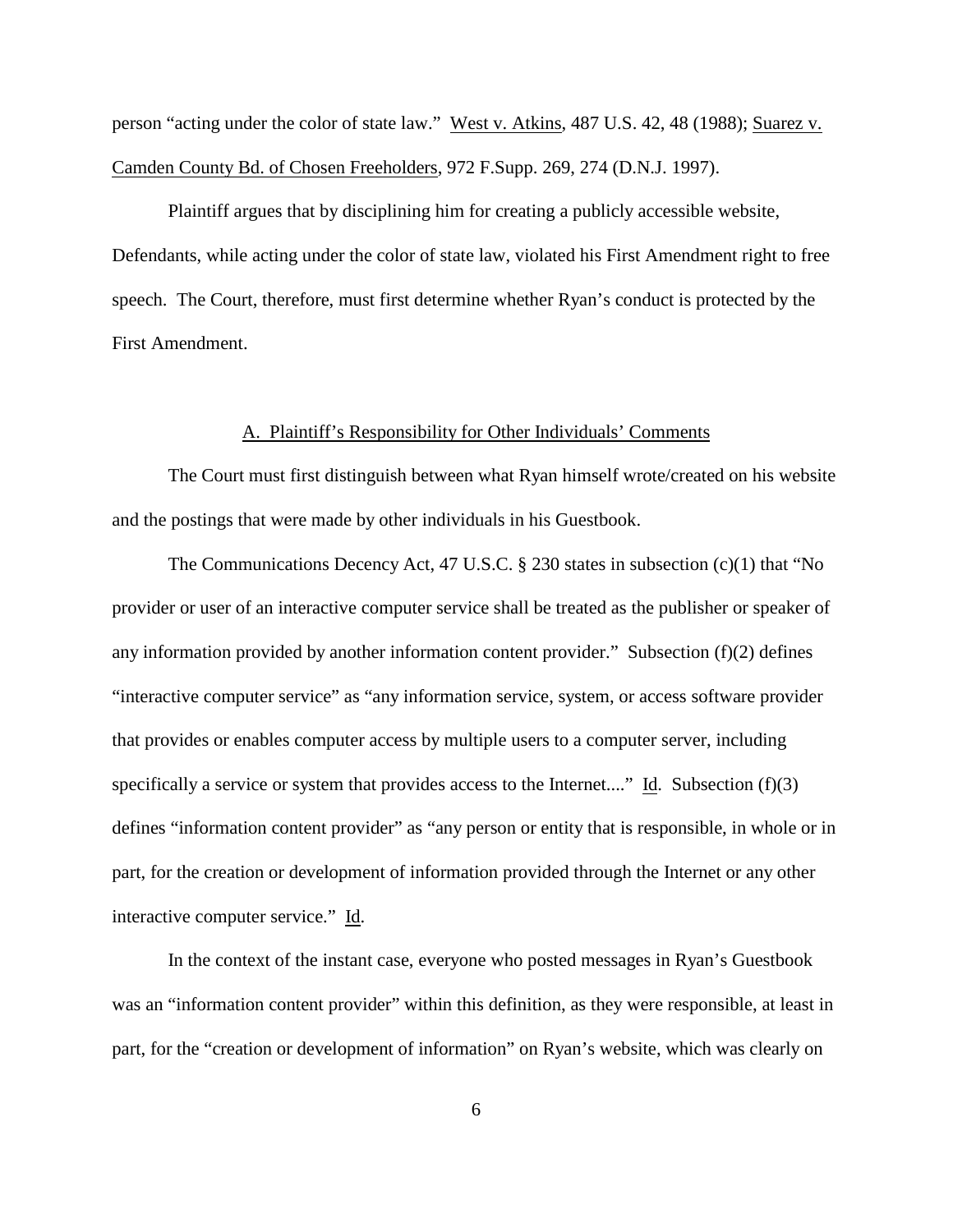the Internet. Furthermore, Ryan himself was clearly an "information content provider" as well under this definition, for the same reason.

The Third Circuit recognized that 47 U.S.C. § 230 provides immunity to computer service providers in their role as publishers or speakers of information originating from other information content providers. In Green v. America Online, the Court of Appeals held that § 230 "precludes courts from entertaining claims that would place a computer service provider in a publisher's role, and therefore bars lawsuits seeking to hold a service provider liable for its exercise of a publisher's traditional editorial functions – such as deciding whether to publish, withdraw, postpone, or alter content." 318 F.3d 465, 471 (3d Cir. 2003)(internal citations omitted). Thus, it is clear that if Ryan was an "interactive computer service provider," then he could not lawfully be held responsible for comments posted by other "information content providers" on his website.

In Batzel v. Smith the Ninth Circuit noted that several courts to reach the issue decided that a "website is an 'interactive computer service.'"  $333$  F.3d 1018, 1030 (9<sup>th</sup> Cir. 2003). The Superior Court of New Jersey recently reached the same conclusion in Donato v. Moldow, 374 N.J. Super. 475 (N.J. Super. Ct. App. Div. 2005). The court there reasoned that the website creator was the "provider of a website ... which is an information service or system that provides or enables computer access by multiple users to a computer server." Id. at 487. The court there further opined that it is "not relevant to immunity status that the website is not commercially operated or is directed at a relatively limited user base." Id. Under this persuasive reading of the statute, Ryan, as a website creator, should be deemed a "provider" of an "interactive computer service."

7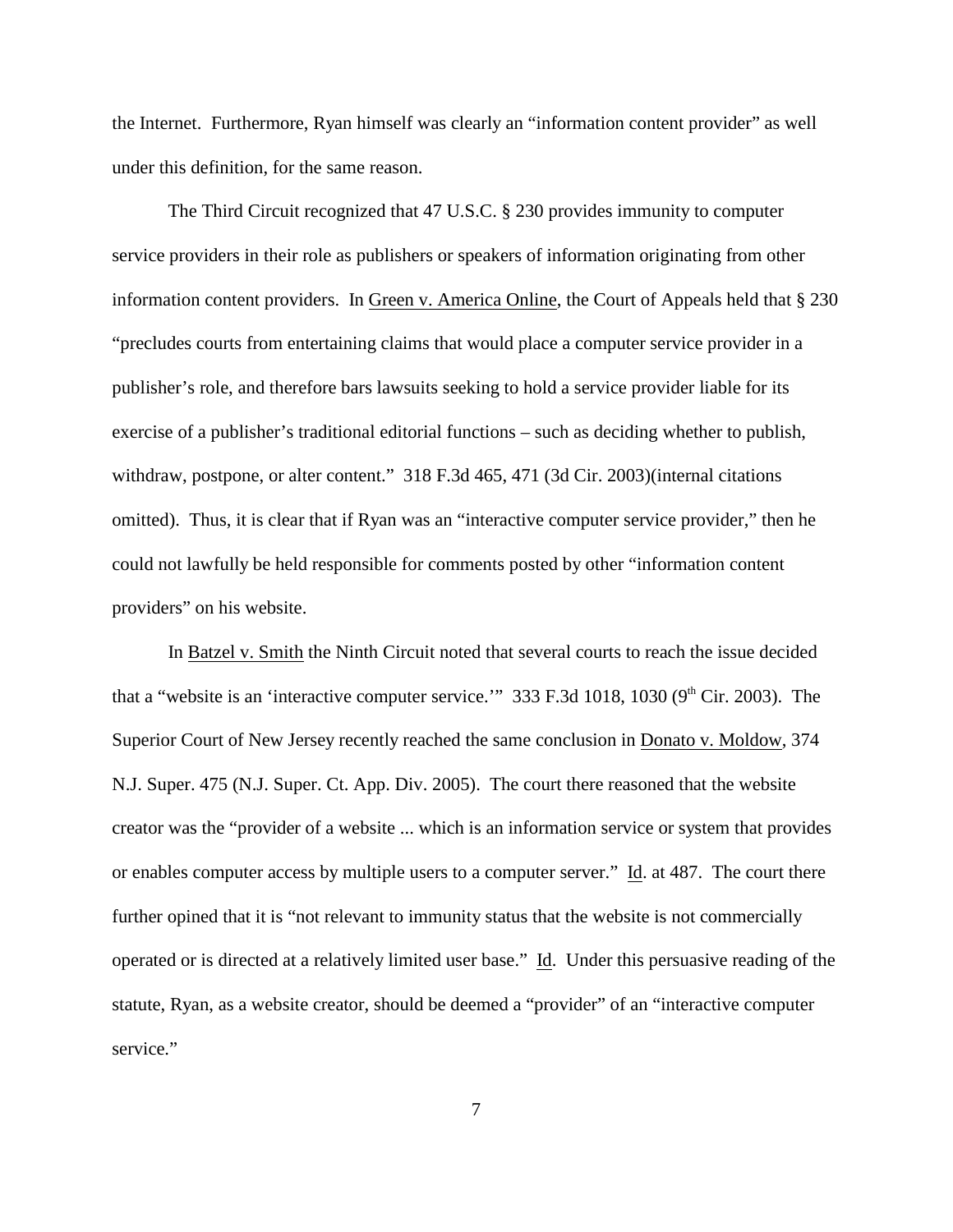Furthermore, as the Ninth Circuit pointed out in Batzel, there is "no need here to decide whether a ... website itself fits the broad statutory definition of 'interactive computer service,' because the language of  $\S 230(c)(1)$  confers immunity not just on 'providers' of such services, but also on 'users' of such services." 333 F.3d at 1030. The Superior Court of New Jersey agreed with this reasoning as well, and concluded that the website creator at issue was covered by the immunity provision of § 230 as a user as well as a provider of an "interactive computer service." Donato, 374 N.J. Super. at 489. The rationale for this construction is that the website creator is the "user" of the website's electronic host that provides or enables access by multiple users to a computer server, and he is also the "user" of an Internet Service Provider (ISP), which provides him access to the Internet. Id. at 487. This Court agrees that the plain language of § 230 specifically includes the word "user" with the intention of providing immunity to Internet users for content created by other individuals on the Internet. Thus, regardless of whether Ryan, as creator of his website, is deemed a "provider" or merely a "user" of an interactive computer service, it is clear that the immunity conferred by § 230 was intended to cover individuals in his situation.

In addition, as described above, Ryan posted the warning "Please sign my guestbook but NO PROFANITY AT ALL!!!!!!! NO PROFANITY (thats curse words and bad words) and no threats to any teacher or person EVER. If you think it may be a bad word or it may be threatening DO NOT TYPE IT IN" on the Guestbook page of his website. Other than warning visitors not to post profane or threatening comments in the Guestbook, Ryan had no other means of screening or deleting comments made by other individuals on his website. Thus, the intention for the immunity granted by § 230, i.e. to "preclude[] courts from entertaining claims that would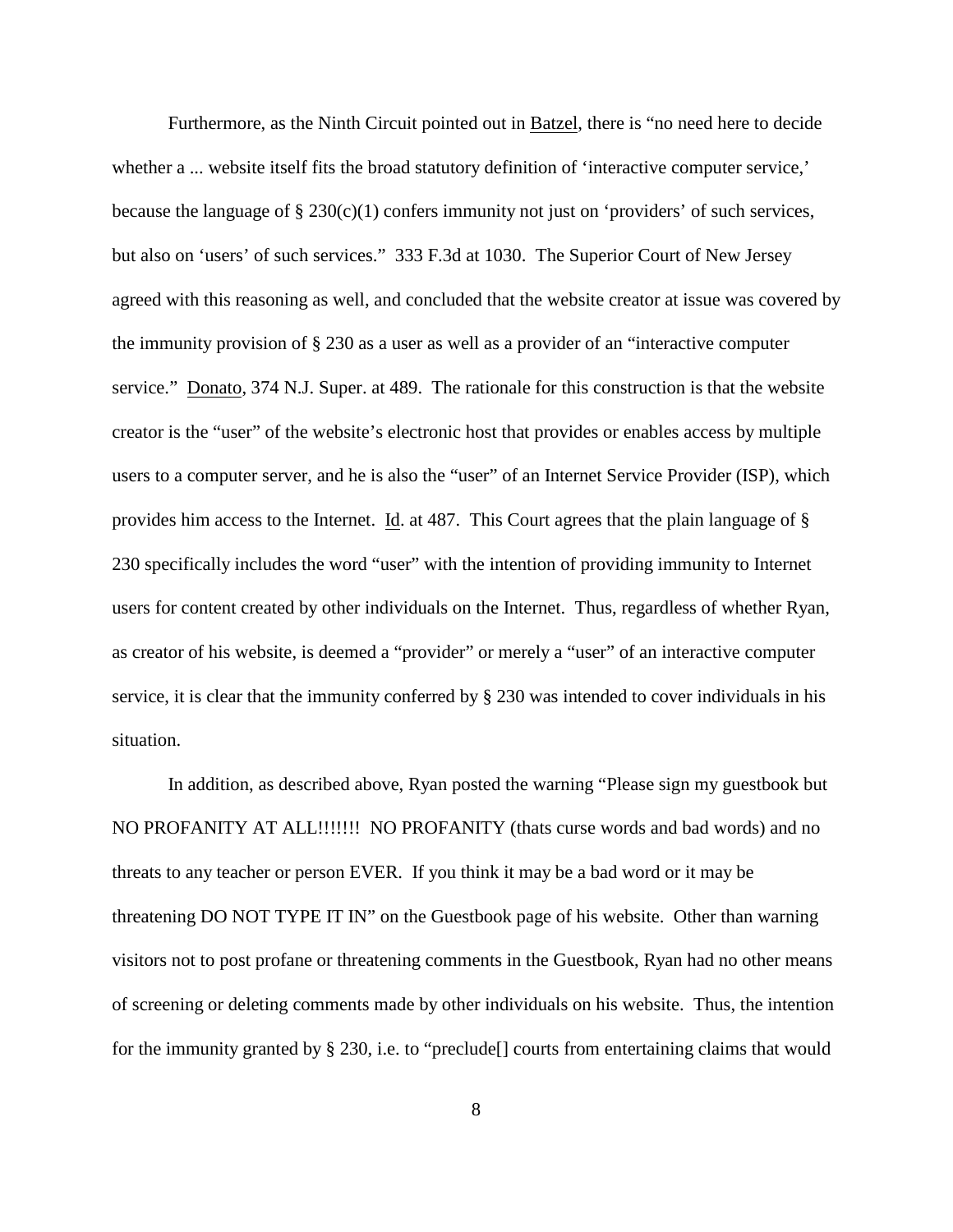place a computer service provider in a publisher's role" seems especially pertinent to this case. See Green v. America Online, 318 F.3d at 471.

The Court concludes that Ryan, as a publisher of a website that functioned as a forum for other individuals to post comments on the Internet, and as a user of an electronic host and Internet Service Provider, cannot be "treated as the publisher or speaker of any information provided" by anyone, other than himself, who posted material on his website. Therefore, Defendants could only have lawfully disciplined Ryan for statements and other content created and provided by him, and not for any comments made by other individuals in his Guestbook.

### B. True Threats

The first threshold issue in this case is whether Plaintiff's statements on his website constitute "true threats" unprotected by the First Amendment. If the statements Plaintiff made on the website constituted "true threats," then Plaintiff's claims must fail under § 1983.

Both parties have cited to Tinker v. Des Moines Independent School District, 393 U.S. 503, 509 (1969) for its holding that schools can punish student conduct that would "materially and substantially interfere with the requirements of appropriate discipline in the operation of the school" without violating the First Amendment. Id. Threats of physical violence, however, are not protected by the First Amendment either in school or outside of school. Thus, if Plaintiff's conduct constituted a true threat, Defendants could discipline Plaintiff based on his website, without violating his First Amendment free speech rights, regardless of whether the conduct occurred on or off campus.

In Watts v. United States, 394 U.S. 705 (1969), the Supreme Court recognized that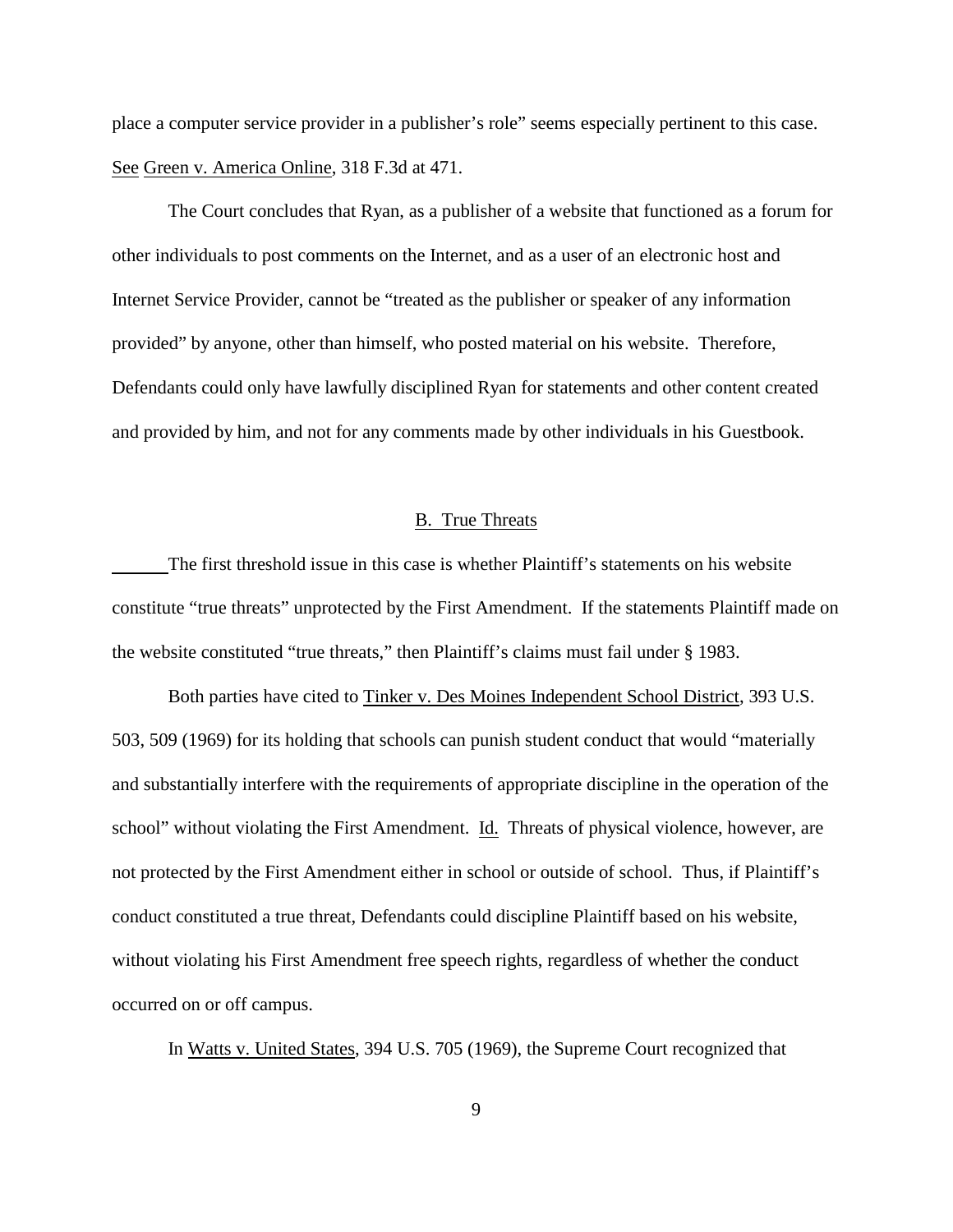threats of violence fall within the realm of speech that the government can proscribe and are not protected by the First Amendment. The Court believed that the government has an overriding interest in "protecting individuals from the fear of violence, from the disruption that fear engenders, and from the possibility that the threatened violence will occur." R.A.V. v. City of St. Paul, 505 U.S. 377, 382-83 (1992). "Intimidation in the constitutionally proscribable sense of the word is a type of true threat, where a speaker directs a threat to a person or group of persons with the intent of placing the victim in fear of bodily harm or death." Virginia v. Black, 538 U.S. 343, 344 (2003). Furthermore, in light of the violence prevalent in schools today, school officials are justified in taking very seriously student threats against faculty and other students. See Lovell v. Poway Unified Sch. Distr., 90 F.3d 367 (9th Cir. 1996) (citing United States v. Lopez, 514 U.S. 549, 619-20 (1976). Courts must, therefore, distinguish true threats from constitutionally protected speech.

The Supreme Court, however, has not set forth a bright-line test for distinguishing a true threat from protected conduct, leaving the lower courts to ascertain when a statement that rings of a threat actually triggers First Amendment protection. Courts that have established a test to determine whether speech constitutes a threat or is protected conduct have consistently adopted an objective standard that focuses on whether a reasonable person would interpret the purported threat as a serious expression of an intent to cause a present or future harm. See Doe v. Pulaski County Special School District, 306 F.3d 616, 622 (8th Cir. 2002). These courts have primarily diverged into two camps in determining from whose viewpoint the statement should be interpreted.

The Eighth Circuit analyzes the issue from the viewpoint of a reasonable recipient and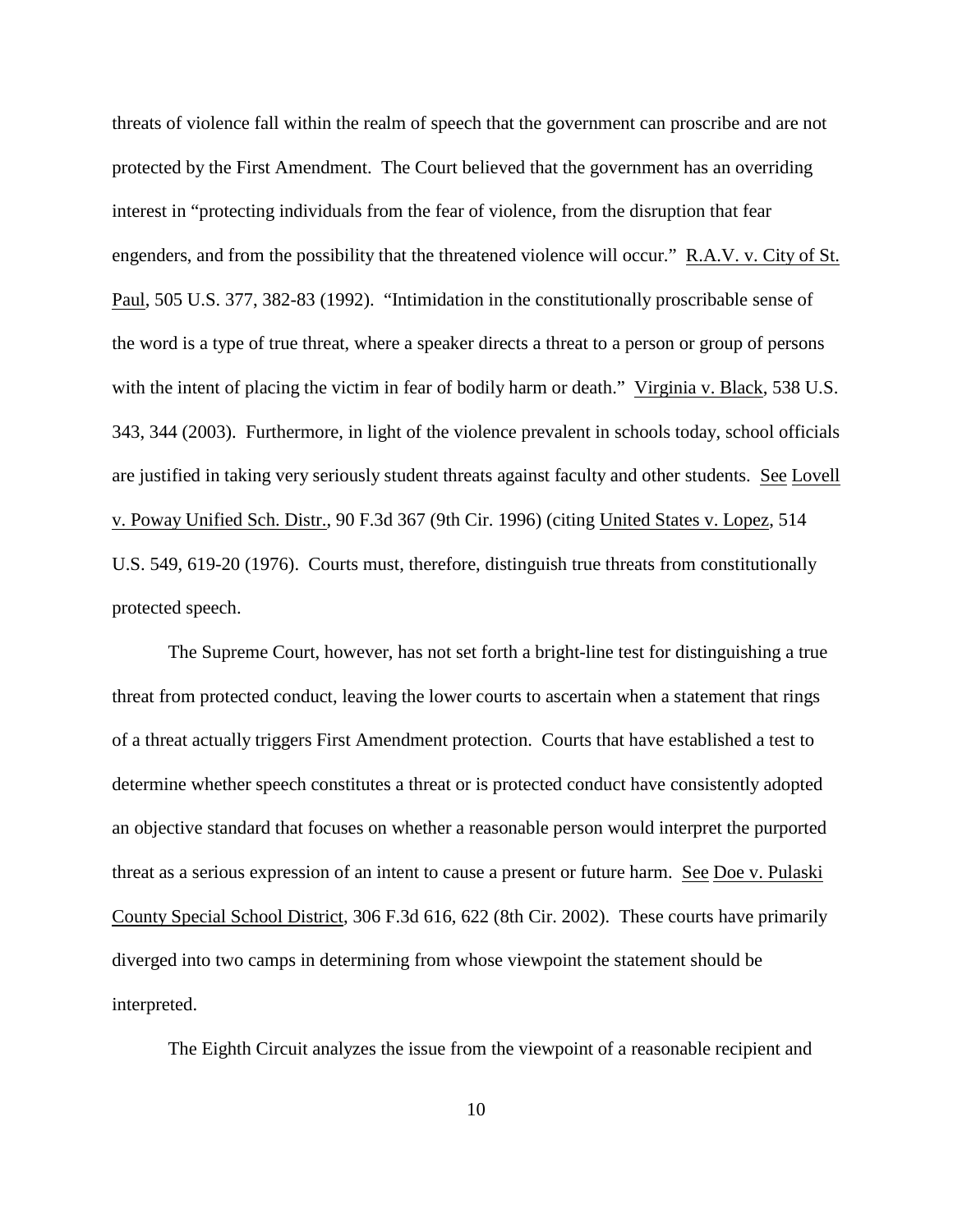asks how a reasonable person standing in the shoes of the *listener* would view the alleged threat. See id. The Eighth Circuit further set forth a non-exhaustive list of factors relevant to how a reasonable recipient would view the purported threat. These factors include: (1) the reaction of those who heard the alleged threat; (2) whether the threat was conditional; (3) whether the person who made the alleged threat communicated it directly to the object of the threat; (4) whether the speaker had a history of making threats against the person purportedly threatened; and (5) whether the recipient had a reason to believe that the speaker had a propensity to engage in violence. See id.

The Ninth Circuit, on the other hand, asks whether a reasonable person, standing in the shoes of the *speaker,* would have foreseen that his words would be interpreted by the listener as a serious expression of intent to harm or assault. See United States v. Orozco-Santillan, 903 F.2d 1262, 1265 (9th Cir. 1990); see also Lovell (finding that an angry student telling a school counselor, "If you don't give me this schedule change, I'm going to shoot you," was a true threat undeserving of First Amendment protection), Id. Furthermore, the Ninth Circuit considers the entire factual context surrounding the threat, including the surrounding events and the reaction of the listeners. See id. at 372.

Other Circuits have distinguished protected speech from threats as well. The Second Circuit, in United States v. Kelner, 534 F.2d 1020 (2d Cir. 1976), found that "only unequivocal, unconditional and specific expression of intention immediately to inflict injury . . ." may be punished as true threats. Id. at 1027. The Sixth Circuit, in United States v. Alkhabaz, 104 F.3d 1492 (6th Cir. 1997), found that "[a]lthough it may offend our sensibilities, a communication objectively indicating a serious expression of an intention to inflict bodily harm cannot constitute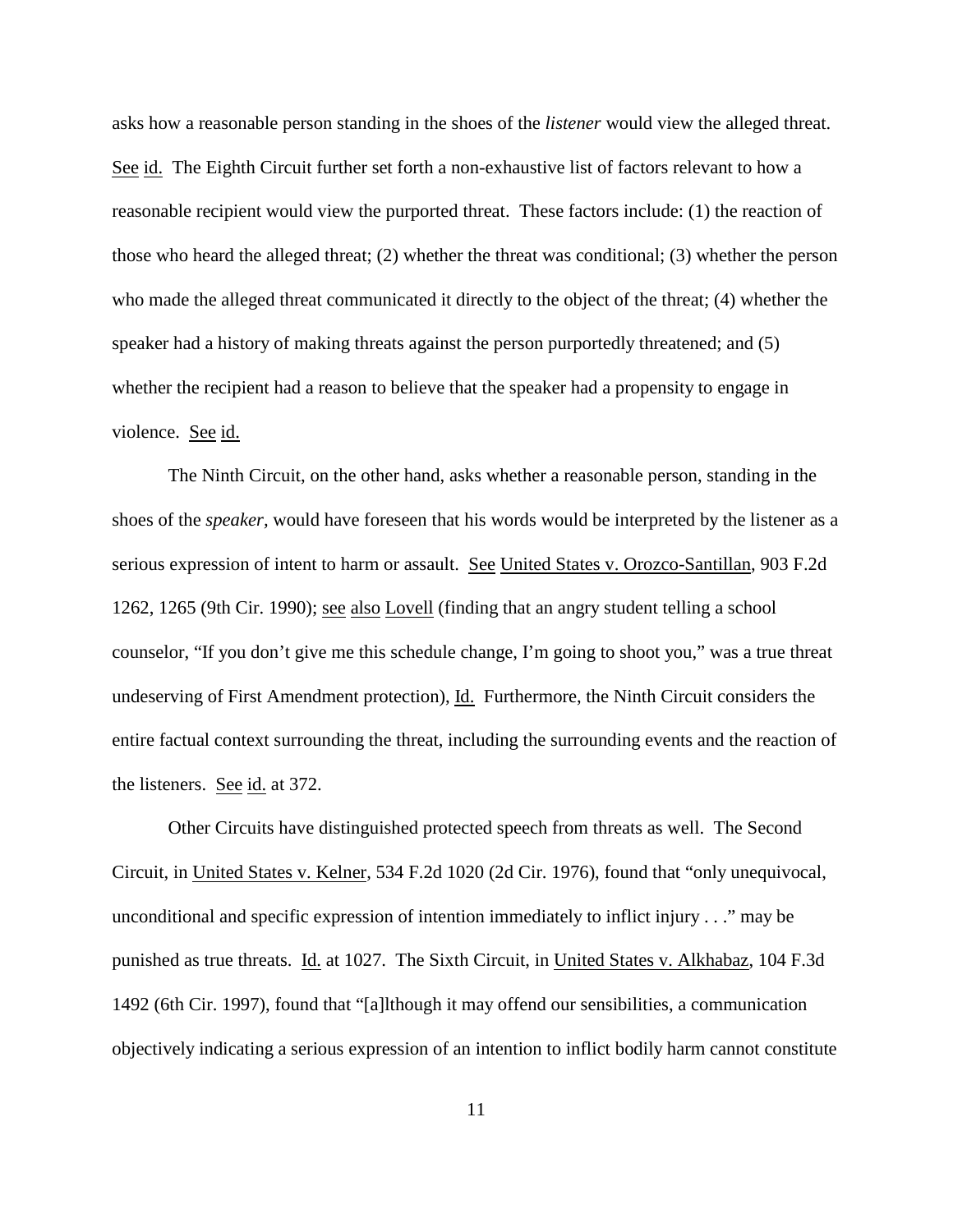a threat unless the communication also is conveyed for the purpose of furthering some goal through the use of intimidation." Id. at 1495.

The Third Circuit, in United States v. Kosma, 951 F.2d 549 (3d. 1991), set its own nonexhaustive list of factors relevant in determining whether a statement was a "true threat." In finding that a Defendant's letters to the President clearly constituted true threats and were not protected expression under the First Amendment, the Court pointed to the fact that: (1) there was no overtly political context for the letters; (2) the letter specified a precise date, time and place for carrying out the threat; (3) the letters were sent directly to the President and; (4) the letters did not deal with any matter of public concern. Id. at 553-54. The Kosma Court, like many of the courts already discussed, also adopted a reasonable person standard in analyzing a statement purported to be a threat. Id. The Third Circuit, however, has not, to this point, specifically adopted either the Ninth Circuit's reasonable listener standard or the Eighth Circuit's reasonable speaker standard. This Court, therefore, will analyze the facts of the present case under both viewpoints, keeping in mind the Eighth Circuit's well reasoned argument that the analysis, whether from the reasonable listener or the reasonable speaker, should produce the same result barring unusual circumstances.

The debate over the approaches appears to us to be largely academic because in the vast majority of cases the outcome will be the same under both tests. The result will differ *only* in the extremely rare case when a recipient suffers from some unique sensitivity *and* that sensitivity is unknown to the speaker. Absent such a situation, a reasonably foreseeable response from the recipient and an actual reasonable response must, theoretically, be one and the same.

Pulaski, 306 F.3d at 623.

Defendants point to S.G. v. Sayreville Board of Education, where the Third Circuit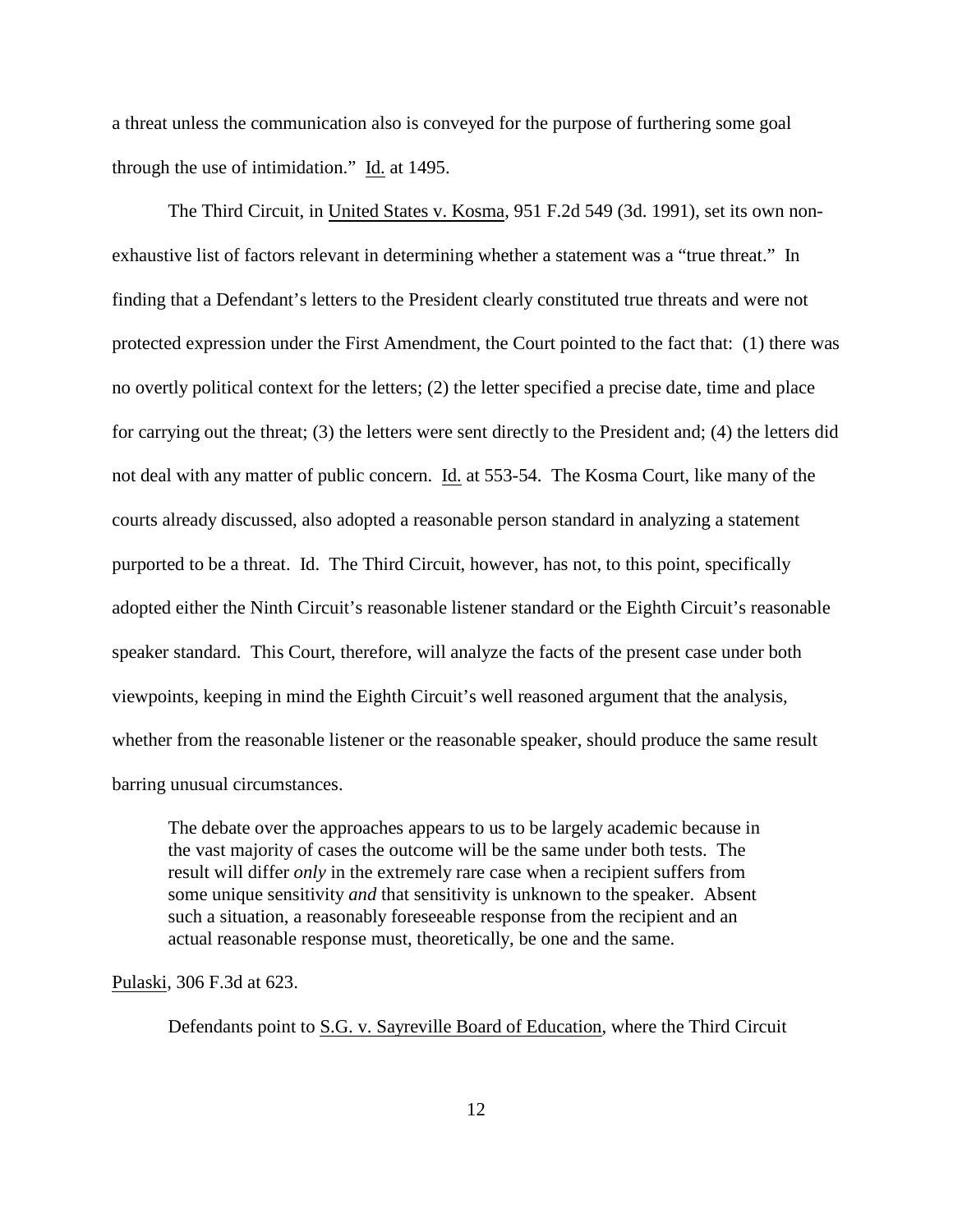recognized that a "school's authority to control student speech in an elementary school setting is undoubtedly greater than in a high school setting." 333 F.3d 417, 423 (3d Cir. 2003). The court there dealt with a kindergartner who said to his friends, "I'm going to shoot you," and found that the school did not violate his First Amendment rights by suspending him. Id. at 422. This Court recognizes that age is a factor to be considered, but notes that there is also a significant difference between a kindergartner and an  $8<sup>th</sup>$  grader. Furthermore, there is no allegation that Plaintiff said anything analogous to the direct threat, "I'm going to shoot you," on his website. Therefore, the court's holding in S.G. is not sufficiently on point to be controlling here.

In J.S. v. Bethlehem Area School District, a student was expelled for creating a website that included several pages dedicated to a particular teacher. 569 Pa. 638 (Pa. 2002). One such page was captioned "Why Should She Die?" and then requested the reader to "Take a look at the diagram and the reasons I gave, then give me \$20 to help pay for the hitman." Id. at 645. Another page morphed a picture of the teacher's face into that of Adolph Hitler. Id. Another page depicted a "diminutive drawing of [the teacher] with her head cut off and blood dripping from her neck." Id. Yet, the Supreme Court of Pennsylvania concluded that the statements made by J.S. did not constitute a true threat because it did not "reflect a serious expression of intent to inflict harm," despite the fact that the named teacher was offended by it. Id. at  $658<sup>2</sup>$ .

Defendants in this case make the valid point that school administrators are in an acutely difficult position after recent school shootings in Colorado, Oregon, and other places. The court in Emmet v. Kent School District No. 415 dealt with a student's website, in the wake of those

 $2\degree$  The court there did, however, find that the website constituted a material disruption and was therefore not protected by the First Amendment. This issue will be dealt with *infra*.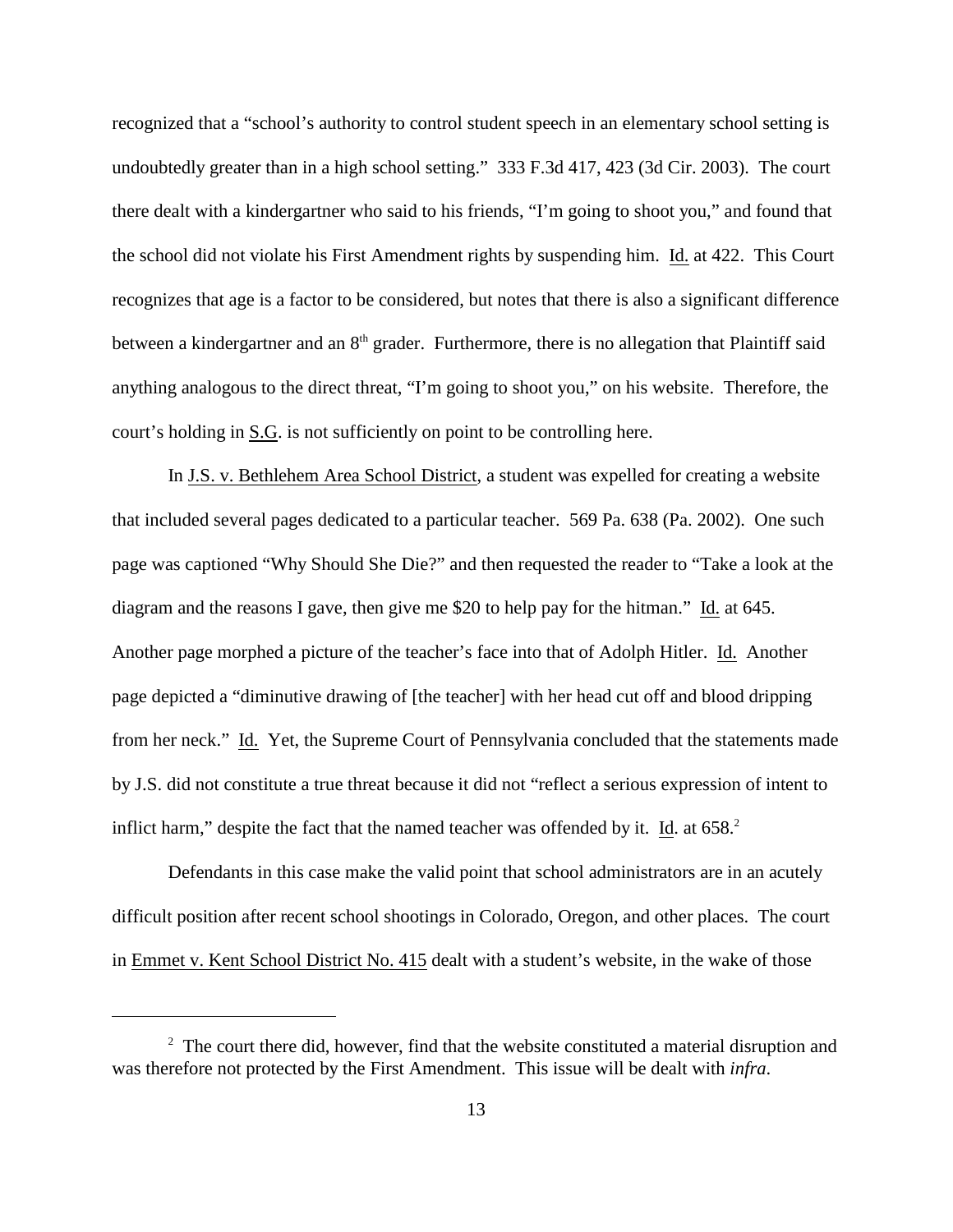shootings, that posted mock "obituaries" of at least two students, and allowed visitors to the site to vote on who would "die" for the next obituary. 92 F. Supp. 2d 1088, 1089 (W.D. Wash. 2000). The court there noted that "Web sites can be an early indication of a student's violent inclinations, and can spread those beliefs quickly to like-minded or susceptible people." Nonetheless, the court determined that the defendant in that case "presented no evidence that the mock obituaries and voting on this website were intended to threaten anyone, did actually threaten anyone, or manifested any violent tendencies whatsoever." Id. at 1090. Therefore, the court there enjoined the school district from suspending the student website creator. Similarly, Defendants in the case at bar have presented no evidence that the material Ryan put on his website was intended to threaten anyone, did actually threaten anyone, or manifested any violent tendencies whatsoever.

Applying the standard set by the Third Circuit in Kosma and other cited caselaw, it is clear that Ryan's website did not constitute a true threat undeserving of constitutional protection. The only content created by Plaintiff on his website that is even arguably threatening is the statement "down with Maple Place," a picture of the school with an anarchy symbol drawn on it and a big "X" over it, and an image of Principal Amato with his head flipped upside down. The Court is satisfied that no reasonable person would find this content constituted a serious expression of intent to harm or assault anyone.

Indeed, Defendants did not point to any content created by Ryan that anyone found to be particularly threatening. It is telling that Defendants' Opposition Brief attempts to distinguish the instant case from the passive political speech in Tinker by pointing out that "[h]ere, the plaintiff overtly encouraged students to disrupt class and set up a guestbook wherein students made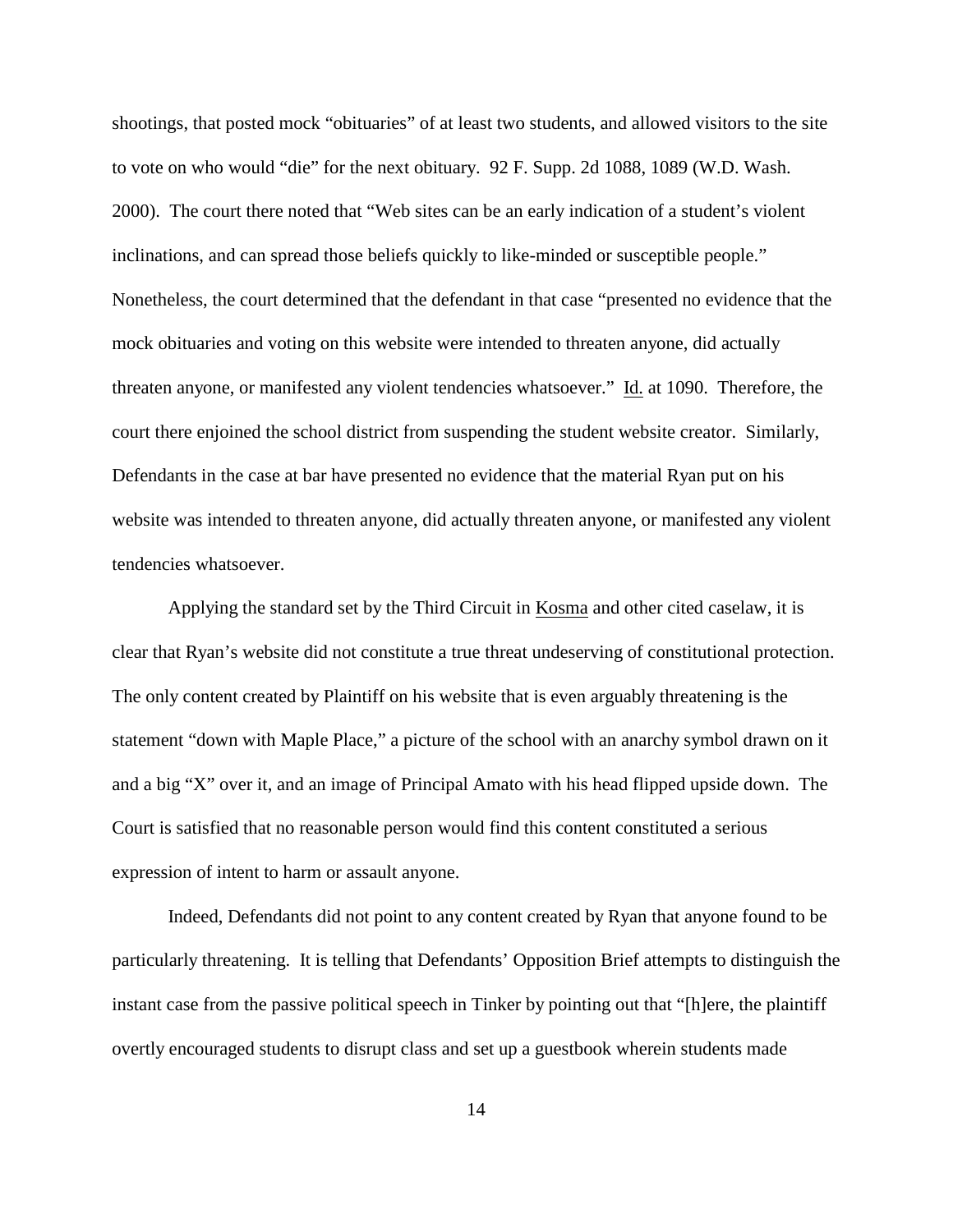comments that were violent and threatening the safety and well-being of the students, staff and building." (Dft. Opp. Br. p.4). Defendants further claim that Ryan "set the wheels in motion for other students to act out by words and comments contrary to school behavior and anti-harassment policies." (Id. at 17). However, the evidence clearly shows that Ryan in fact warned website visitors not to make any such threatening or profane comments. Essentially then, Defendants' argument is that Plaintiff initiated true threats by encouraging class disruption and creating a forum for other students to voice their views of the school.

As discussed above, the comments made by other individuals in the Guestbook are not attributable to Ryan as creator of the website. Therefore, because Ryan did not himself publish any material which constituted a true threat, he could not be disciplined on that basis without violating the First Amendment right to free speech.

### C. School Disruption

The next threshold issue in this case is whether Plaintiff's statements on his website caused a substantial disruption or material interference with school activities. If they did, then Plaintiff could be disciplined for them, and his claims must fail under § 1983.

As discussed above, the Supreme Court in Tinker v. Des Moines Independent School District held that schools can punish student conduct that would "materially and substantially interfere with the requirements of appropriate discipline in the operation of the school" without violating the First Amendment. 393 U.S. 503, 509. Thus, even if Ryan's conduct was not a true threat, he could lawfully be subject to discipline if it was sufficiently disruptive to the school.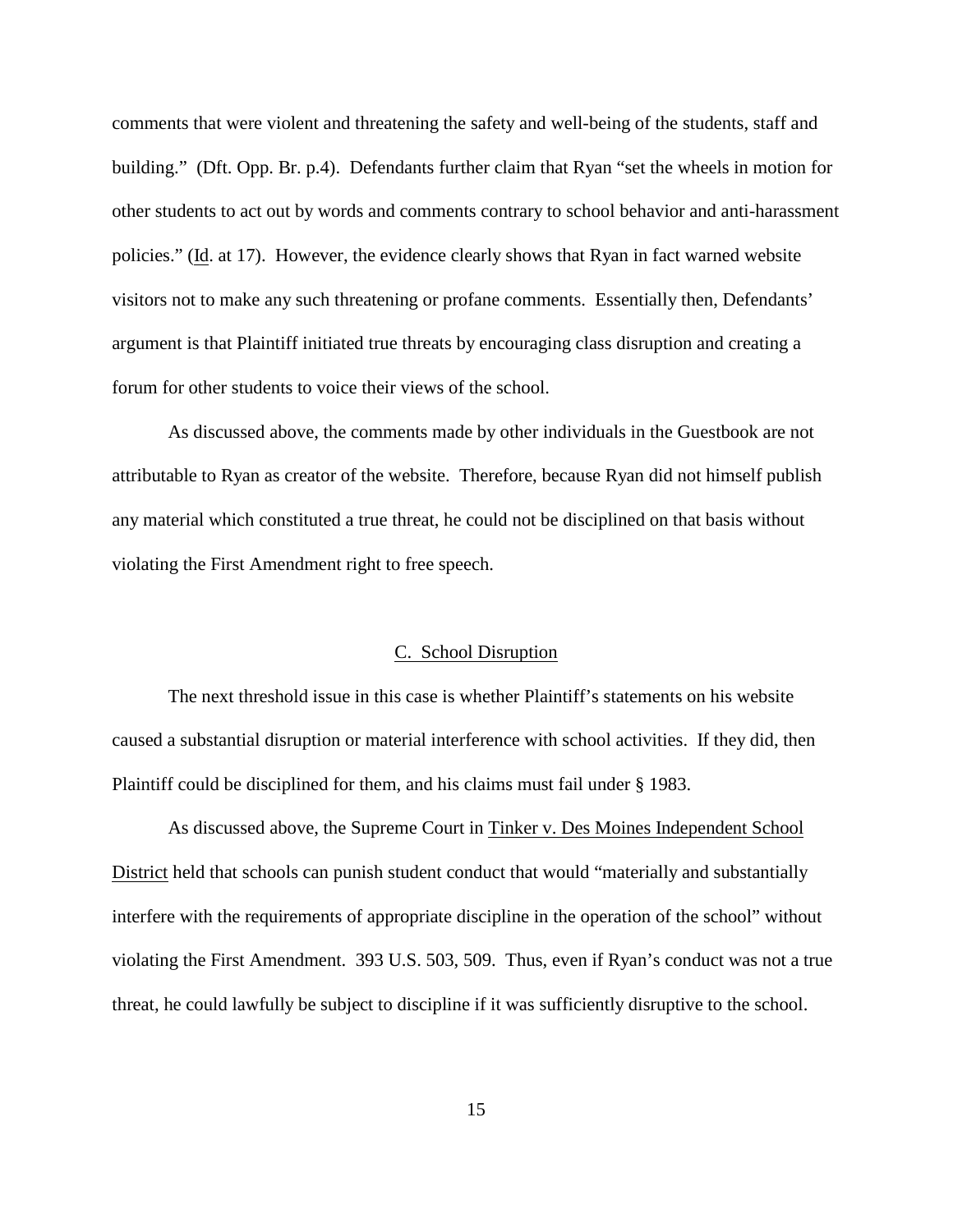In Saxe v. State College Area School District, the Third Circuit explained that under Tinker, "regulation of student speech is generally permissible only when the speech would substantially disrupt or interfere with the work of the school or the rights of other students. As subsequent federal cases have made clear, Tinker requires a *specific and significant fear of disruption, not just some remote apprehension of disturbance*." 240 F.3d 200, 211 (3d Cir. 2001) (emphasis added). The court then summarized the only recognized exceptions to this general rule. One such exception is that a school may categorically prohibit lewd, vulgar, or profane language. Id. at 212-14 (citing to Bethel School District No. 403 v. Fraser, 478 U.S. 675 (1986)). The other is that a school may regulate speech that a reasonable observer would view as the school's own speech on the basis of any legitimate pedagogical concern. Id. (citing to Hazelwood School District v. Kuhlmeier, 484 U.S. 260 (1988)). It cannot seriously be argued that a reasonable observer would view Ryan's website as a school-sponsored publication. This is clear from a first glance at the Home page legend, "Welcome to the Anti-Maple Place - Your Friendly Environment." Furthermore, although there was profanity present on Ryan's website, no such language is attributable to Ryan himself, and he specifically warned that no profanity was allowed. In addition, while the Court in Fraser dealt with obscenity in the classroom and school assemblies, Ryan's website was created at his home, outside of school hours. Thus, in sum, in order for Ryan's speech to be constitutionally regulated, Defendants must have had a specific and significant fear of disruption, and not just some remote apprehension of disturbance.

Moreover, the Third Circuit further elaborated that "disruption for purposes of Tinker must be more than the discomfort and unpleasantness that always accompany an unpopular viewpoint." Sypniewski v. Warren Hills Regional Board of Education, 307 F.3d 243, 265 (3d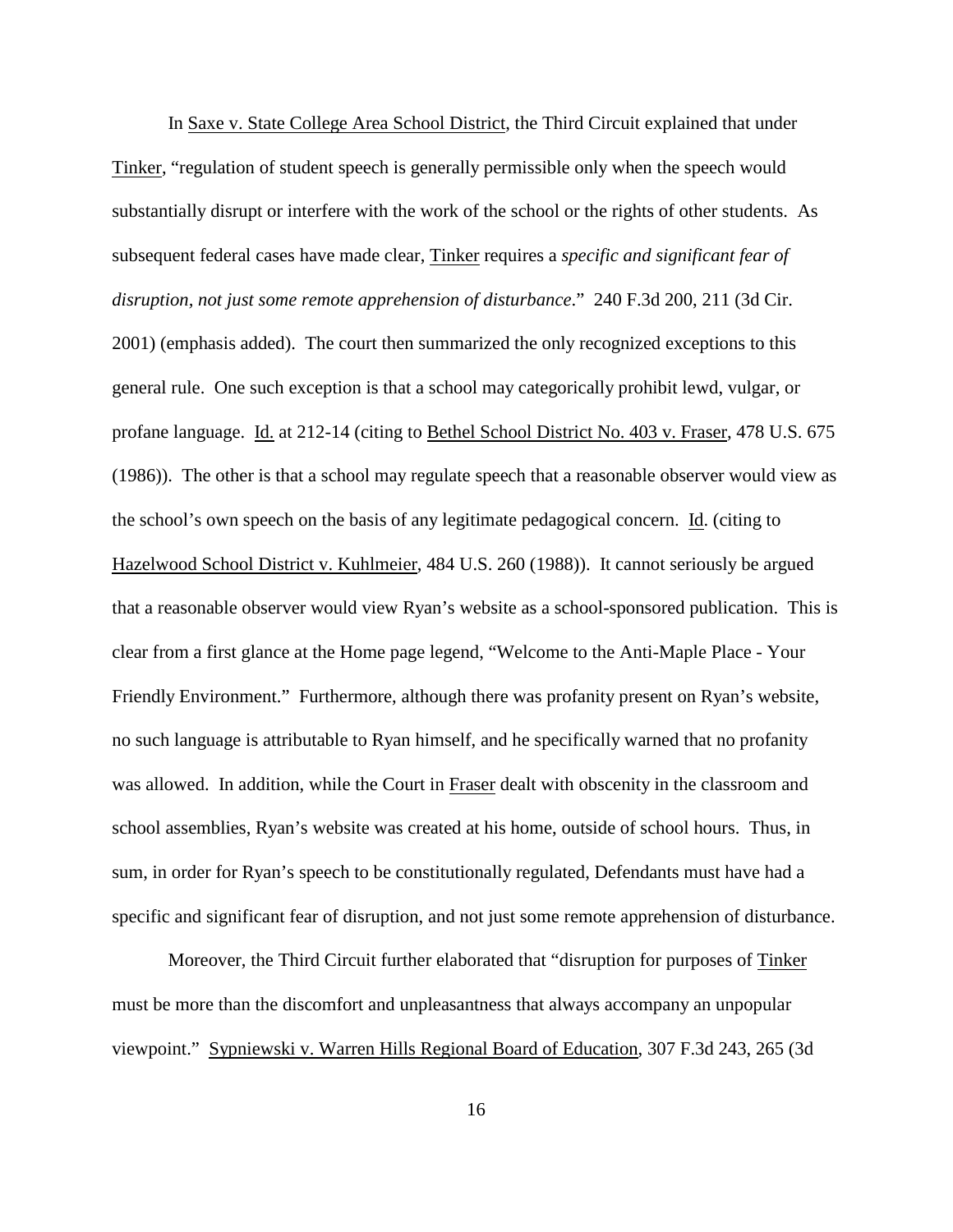Cir. 2002). This is because, "as a general matter, protecting expression that gives rise to ill will – and nothing more – is at the core of the First Amendment," and the "mere fact that expressive activity causes hurt feelings, offense, or resentment does not render the expression unprotected." Id. at 264-65.

The court in Killion v. Franklin Regional School District, 136 F. Supp. 2d 446 (W.D. Pa. 2001) dealt with a student who sent out an email making fun of a faculty member, which ended up being circulated at school. The court there recognized that other courts have applied the Tinker analysis "where off-campus speech makes its way to the campus, even if by some other student." Id. at 454. However, applying Tinker and its progeny, the court there found that defendants failed to adduce any evidence of actual disruption, and that the speech, although upsetting, was not threatening. Id. at 455. In particular, the court focused on the lack of evidence that any teachers were incapable of teaching or controlling their classes because of the student's actions, the fact that the material was on school grounds for several days before the administration became aware of its existence, and that at least one week passed before the school took any action. Id. Therefore, the court concluded that defendants failed to satisfy Tinker's substantial disruption test, and the student's suspension violated the First Amendment. Id.

As noted above, the Supreme Court of Pennsylvania in J.S. v. Bethlehem Area School District, 569 Pa. 638 (Pa. 2002) concluded that while the statements made by J.S. on his website did not constitute a true threat, the conduct was still not protected by the First Amendment because it constituted a material disruption. Id. at 658, 675. The court there noted that while an "actual material disruption of the school environment would permit a school district to take action, the Court in Tinker also made clear that school officials do not have to wait for possible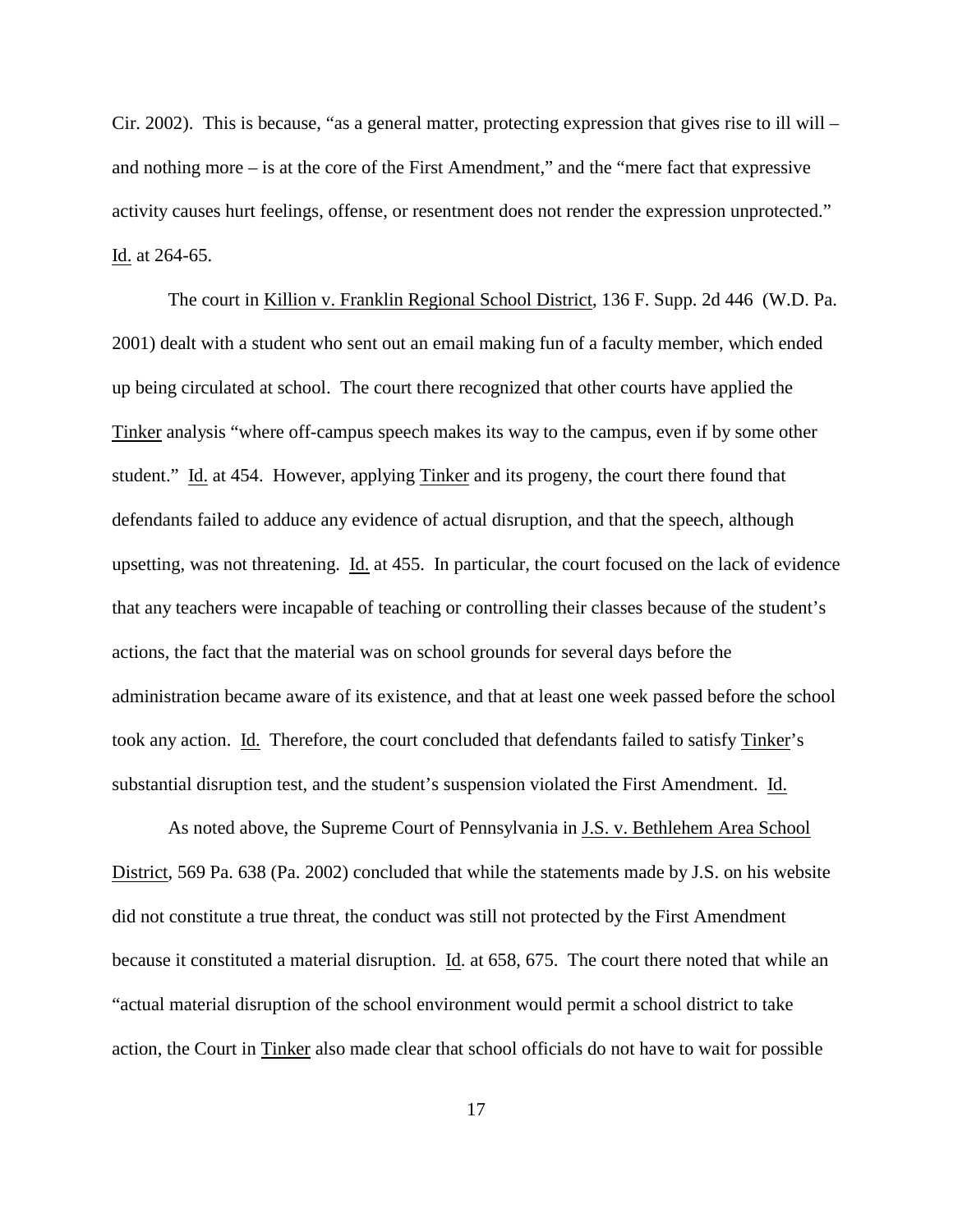harm or material disruption to come to pass before taking appropriate steps." Id. at 661 (quoting Tinker's language that school officials may justify their decision to suppress speech by demonstrating "facts which might reasonably have led school authorities to forecast substantial disruption of or material interference with school activities." Tinker, 393 U.S. at 514). In J.S., the court found that the student's website in fact disrupted the entire school community – teachers, students and parents. Id. at 673. The teacher who was the main target of the website was unable to complete the school year and took a medical leave of absence for the next year as a result of the website. Id. at 674. Some students expressed anxiety about the website and for their safety, and some visited counselors. Id. The "atmosphere of the entire school community was described as if a student had died." Id. In sum, the court found that the "website created disorder and significantly and adversely impacted the delivery of instruction." Id. Therefore, the court concluded that the disciplinary action taken against J.S. did not violate the First Amendment. Id. at 675.

Once again, it is imperative to distinguish between the content posted by Ryan himself and the comments posted by visitors to his website. Ryan wrote "Down with Maple Place" and drew an anarchy symbol on a picture of the school and had a large "X" over it. He posted a picture of the school principal with his head flipped upside down, and wrote "I hate school." He also posted comments criticizing Ms. Hirshfield and Dr. Amato, and encouraging students to disrupt class, start protests, and wear political t-shirts to annoy teachers.

Defendants do not point to any material disruption as a result of Ryan's website as a whole, let alone the content which Ryan himself actually created. They do claim that Mrs. Hirshfield felt "threatened and intimidated," "fearful," "shaken and very upset" as a result of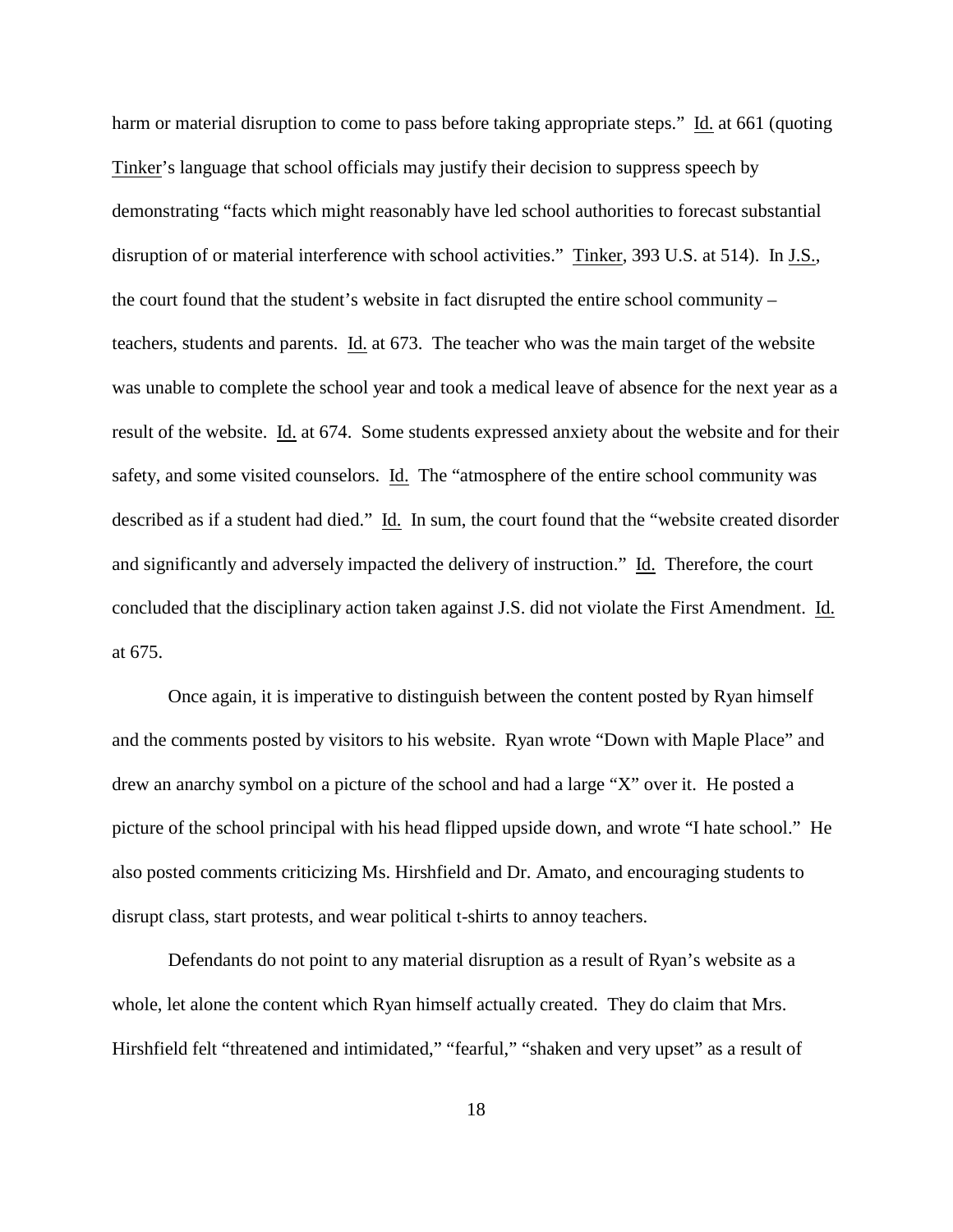viewing the website. However, they do not and cannot seriously contend that this was a result of Ryan's comments regarding her. $3$  The Court is convinced that the fact that Mrs. Hirshfield was a "savvy veteran teacher" (Dft. Opp. Br. p.12) was not the reason why she did not feel the need to take any leave of absence as a result of Plaintiff's innocuous comments.

Defendants contend that school officials were forced to take preventative action because the facts reasonably led them to "forecast substantial disruption of or material interference with school activities." Tinker, 393 U.S. at 514. However, when making this argument, they constantly refer to the lewd and arguably threatening comments posted by the other students. The only statement made by Ryan which Defendants seem to point out as predictive of a material disruption is "It's fun to disrupt class especially in Mrs. Hirshfield's room!" The Court is not satisfied that such a comment, or any other material posted by Ryan could reasonably cause a "specific and significant fear of disruption, [and] not just some remote apprehension of disturbance." Saxe, 240 F.3d at 211. Therefore, because Ryan did not himself publish any material which caused or could reasonably be expected to cause a material and substantial disruption to the operation of the school, he could not be disciplined on that basis without violating the First Amendment right to free speech.

# **II. Qualified Immunity for School Officials:**

Defendants Principal Amato and Superintendent DiGiovanna argue that they are entitled to qualified immunity for their decision to discipline Plaintiff for his website.

 $3\,$  Specifically, "the worst teacher is Mrs. Hirshfield because she has a short temper," and "it's fun to disrupt class especially in Mrs. Hirshfield's room!"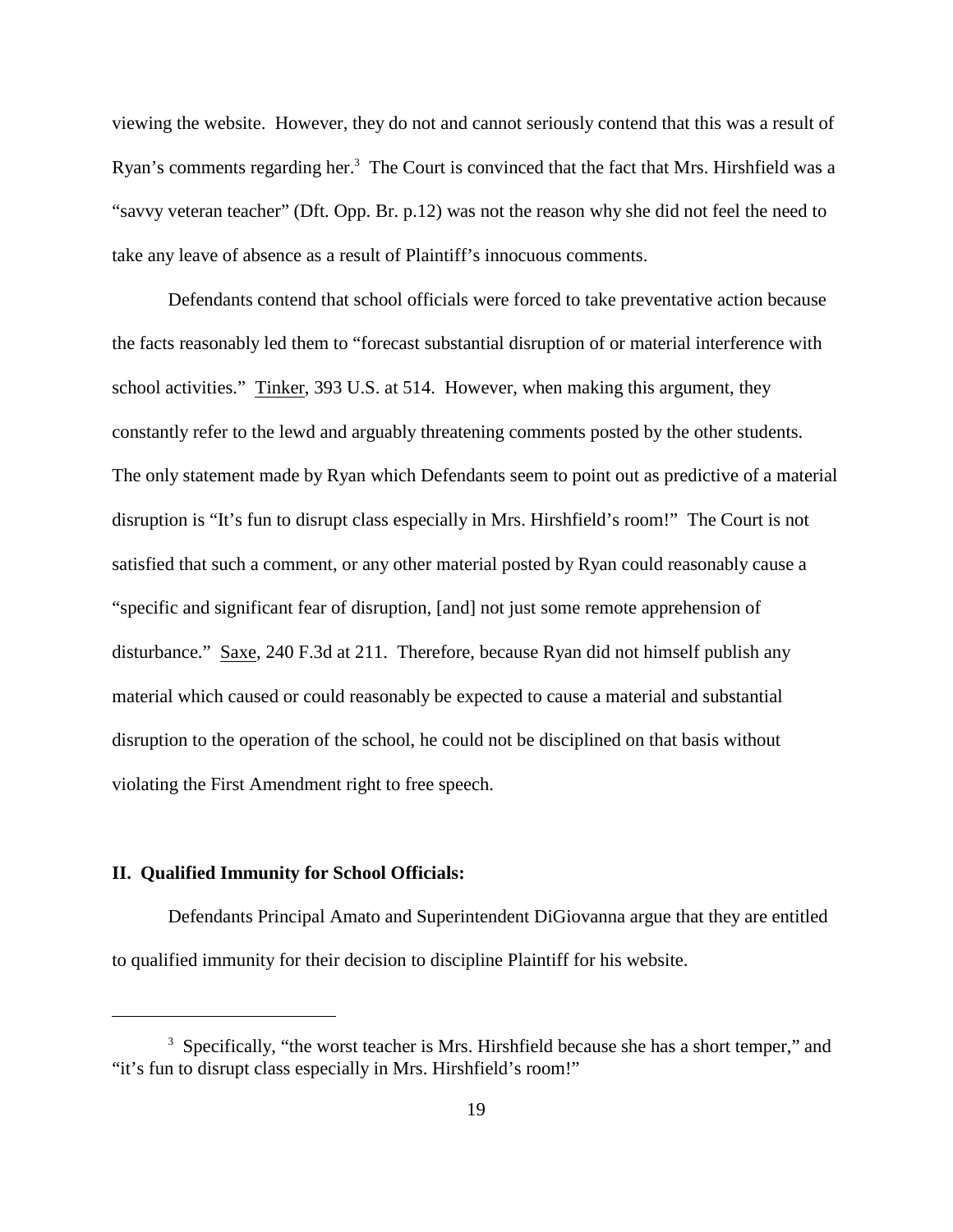Defendants cite to the objective standard set forth by the Supreme Court in Harlow v. Fitzgerald, 457 U.S. 800 (1982), that

... [G]overnment officials performing discretionary functions generally are shielded for civil damages insofar as their conduct does not violate clearly established statutory or constitutional rights of which a reasonable person would have known. Id. at 817.

Defendants emphasize that the Defendant Oceanport Board of Education was a signatory to the Uniform State Memorandum of Agreement Between Education and Law Enforcement Officials. (Dft. Opp. Br. p.31). However, as the very language cited from Harlow makes clear, any reliance placed upon a school board's policy will not shield them from civil damages if their conduct violated a "clearly established statutory or constitutional right[] of which a reasonable person would have known." Id. Therefore, the sole issue before this Court is whether or not Defendants Amato and DiGiovanna's conduct violated clearly established statutory or constitutional rights of which a reasonable person would have known.

It is not sufficient that the general proposition that government may not abridge the freedom of speech is clearly established. Rather, "the right the official is alleged to have violated must have been 'clearly established' in a more particularized, and hence more relevant, sense: The contours of the right must be sufficiently clear that a reasonable official would understand that what he is doing violates that right." Saucier v. Katz, 533 U.S. 194, 202 (2001).

In S.G. v. Sayreville Board of Education, the Third Circuit held that the defendants were entitled to qualified immunity "because there was no clearly established law to the contrary." 333 F.3d 417, 423 (3d Cir. 2003). The court reasoned that the "school officials could reasonably believe they were acting within the scope of their permissible authority in deciding that the use of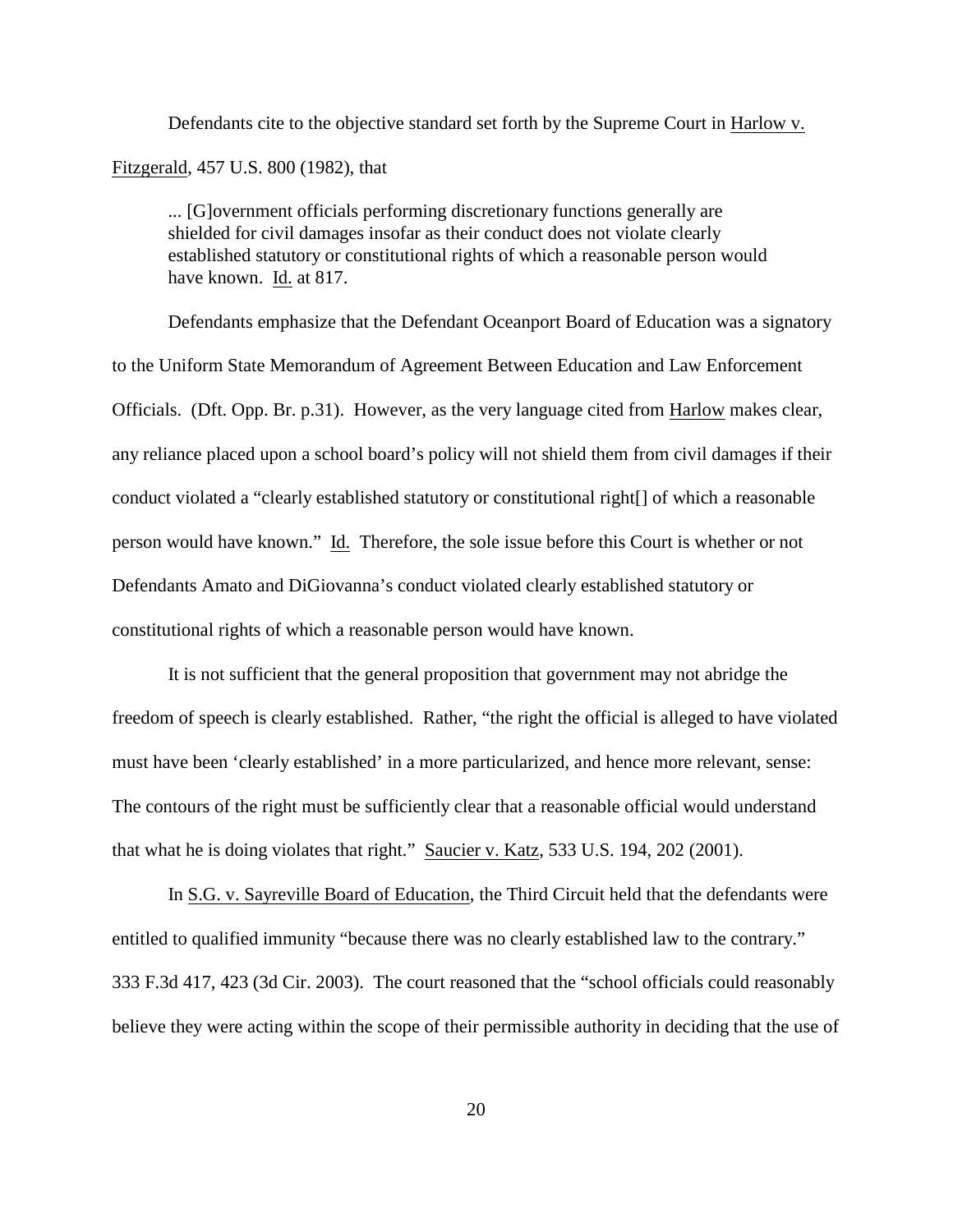threatening language at school undermines the school's basic educational mission." Id. Therefore, the court there found that the "determination of what manner of speech is appropriate properly rests with the school officials" and held that the "officials did not act contrary to any established law." Id.

Although this Court finds that Defendants Amato and Digiovanna violated Plaintiff's First Amendment rights by disciplining him for his speech, the Court is nonetheless satisfied that in light of the spectrum of caselaw governing this particular area, there was no "clearly established" law defining the parameters as to when a child may or may not be properly disciplined for speech. In light of the arguably threatening and profane language contained on Ryan's website, this Court cannot conclude that a reasonable person would have known that based on existing caselaw at that time, it was clearly unconstitutional to punish Plaintiff for it.

However, the Court's finding that Defendants Amato and Digiovanna are entitled to qualified immunity from civil damages does not mean that they are shielded from other, nonmonetary damages as well. While the Court will deny summary judgement the issue of relief, it notes that the qualified immunity granted to these defendants will not protect them from the injunction, declaratory relief, statutory attorney's fees, and costs requested in the complaint. See Pulliam v. Allen, 466 U.S. 522, 541-43 (1984) ("judicial immunity is not a bar to prospective injunctive relief against a judicial officer acting in her judicial capacity.... [Congress intended] that an attorney's fee award be available even when damages would be barred or limited by immunity doctrines and special defenses available only to public officials."); Hewitt v. Helms, 482 U.S. 755, 766 (1987) (Marshall, J., dissenting) ("[the District Court's finding of qualified immunity] precluded any remedy in damages against petitioners, but by no means prevented the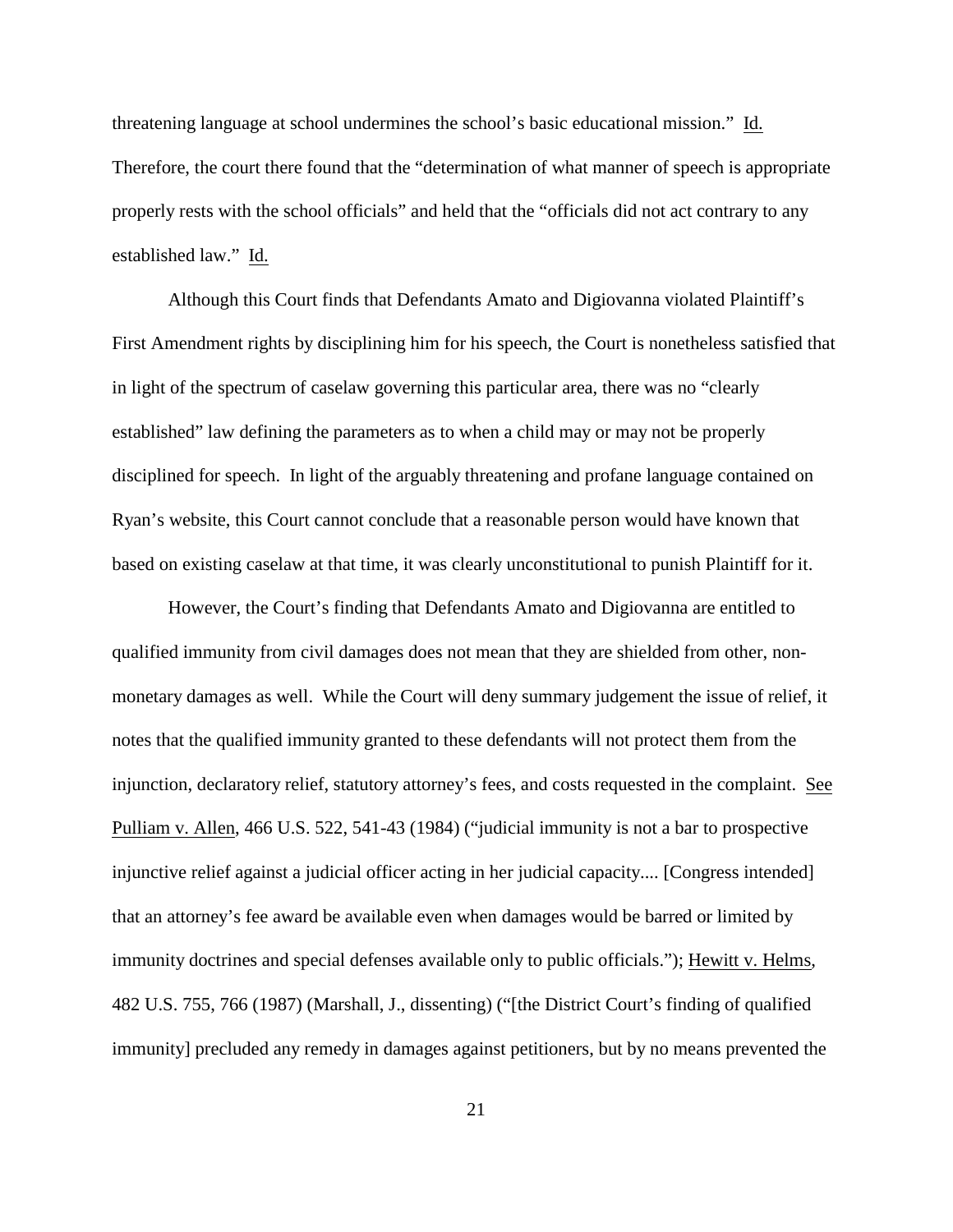ordering of declaratory or injunctive relief or a grant of attorney's fees"); Ralston v. Zats, 1997 WL 560602 at 9 n.8 (E.D. Pa. 1997) ("[the] doctrine [of qualified immunity] would protect them only from money damages and not from the injunction, declaratory relief, or statutory attorney's fees and costs requested in the complaint.").

#### **III. Oceanport School District and Board of Education:**

Defendants Oceanport School District and Board of Education argue that they, as public entities, are protected from liability under Monell v. Department of Social Services, 436 U.S. 658 (1978).

In Monell, the Supreme Court held that local government entities may not be held liable for constitutional deprivations on the theory of *respondeat superior*. Rather, such entities may be held liable only "when execution of a government's policy or custom, whether made by its lawmakers or by those whose edicts or acts may fairly be said to represent official policy, inflicts the injury." Id. at 694. Indeed, the Third Circuit specifically held that a "school board can be held responsible for a constitutional violation of a teacher only if the violation occurred as a result of a policy, custom or practice established or approved by the board." C.H. v. Olivia, 226 F.3d 198, 202 (3d Cir. 2000), *cert. denied*, 533 U.S. 915 (2001).

However, the Supreme Court also clarified that a local government entity may be held liable for constitutional deprivations made by the entity itself. As the Court stated in Kentucky v. Graham, "a governmental entity is liable under § 1983 [] when the entity itself is a 'moving force' behind the deprivation." 473 U.S. 159, 166 (1985). As Monell explicated, this is true when the entity's policy or custom inflicts the injury. Monell, 436 U.S. 694. However, this is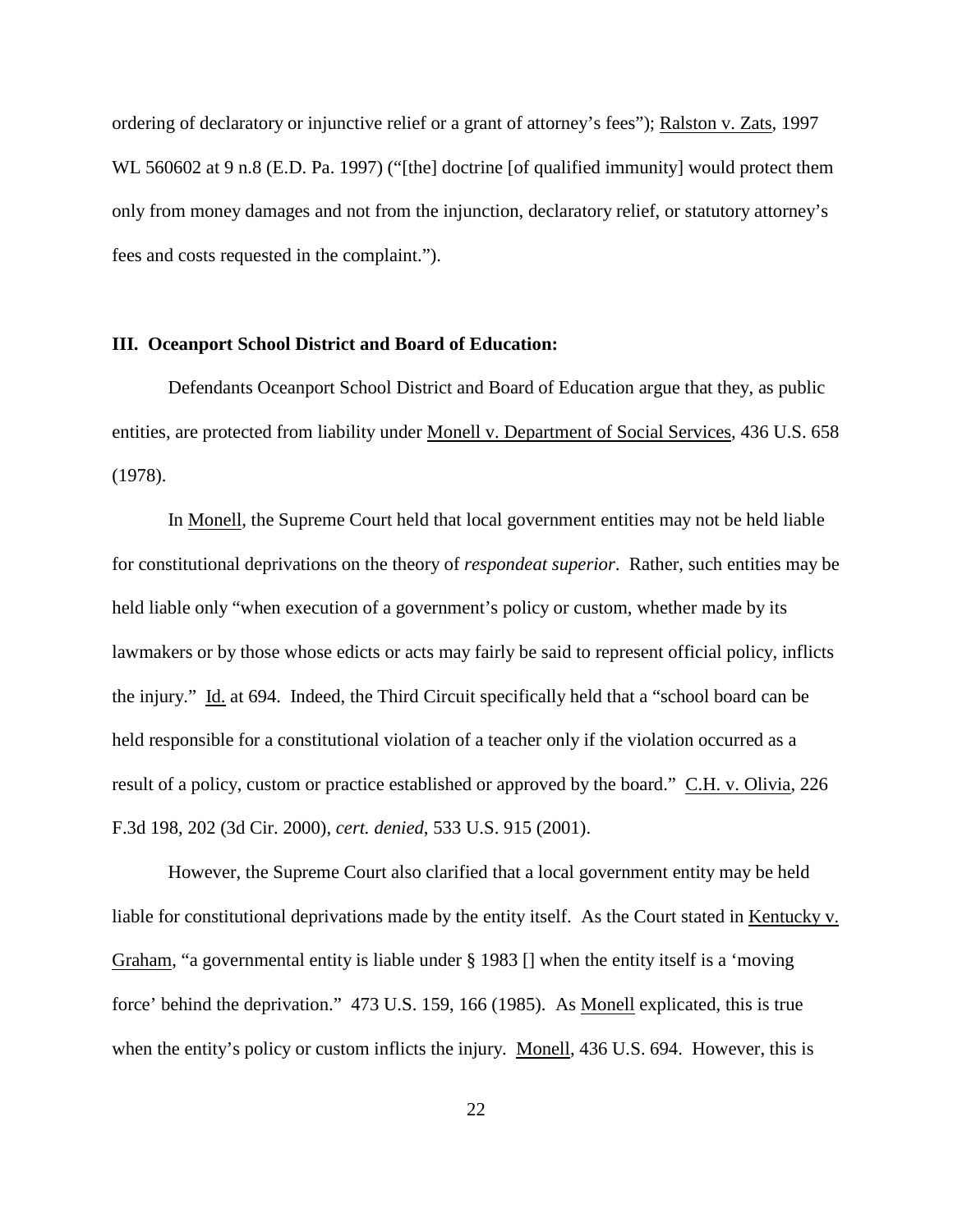also clearly the case if the entity itself has a hand in making the determination to deprive a person of his or her constitutional rights.

In this case, the Dwyers appealed the decisions of Principal Amato and Superintendent DiGiovanna to the Board of Education on several occasions, and the Board specifically considered those decisions and affirmed them. For example, in a letter dated April 16, 2003, Sam Bulvanoski, writing as Board President of the Oceanport Board of Education, informed Mr. and Mrs. Dwyer that "After a review of the information provided by the administrators and yourself, the Board of Education has affirmed the action referenced in the classroom behavior notice. Further, the Board of Education denies your application for a stay." (J-12).

It is clear to the Court that the School District, for which Defendant DiGiovanna was the Superintendent, and the Board of Education were not merely involved in this matter in an employer-employee relationship. Rather, through their thoroughly considered actions, these Defendants were affirmatively involved in disciplining Plaintiff in violation of the First Amendment. Therefore, the entities' claim for Monell immunity is denied.

#### **CONCLUSION:**

For the foregoing reasons, the Court will grant Plaintiff's motion summary judgment as to liability, except as to his claims for money damages against Defendants Amato and DiGiovanna. The Court will also deny Defendants' cross-motion for summary judgment, except as to Defendants Amato and DiGiovanna's motion to dismiss monetary damages claims based upon qualified immunity. The issues of monetary damages as to all other Defendants, and nonmonetary damages (including the requested injunction, declaratory relief, attorney's fees, and